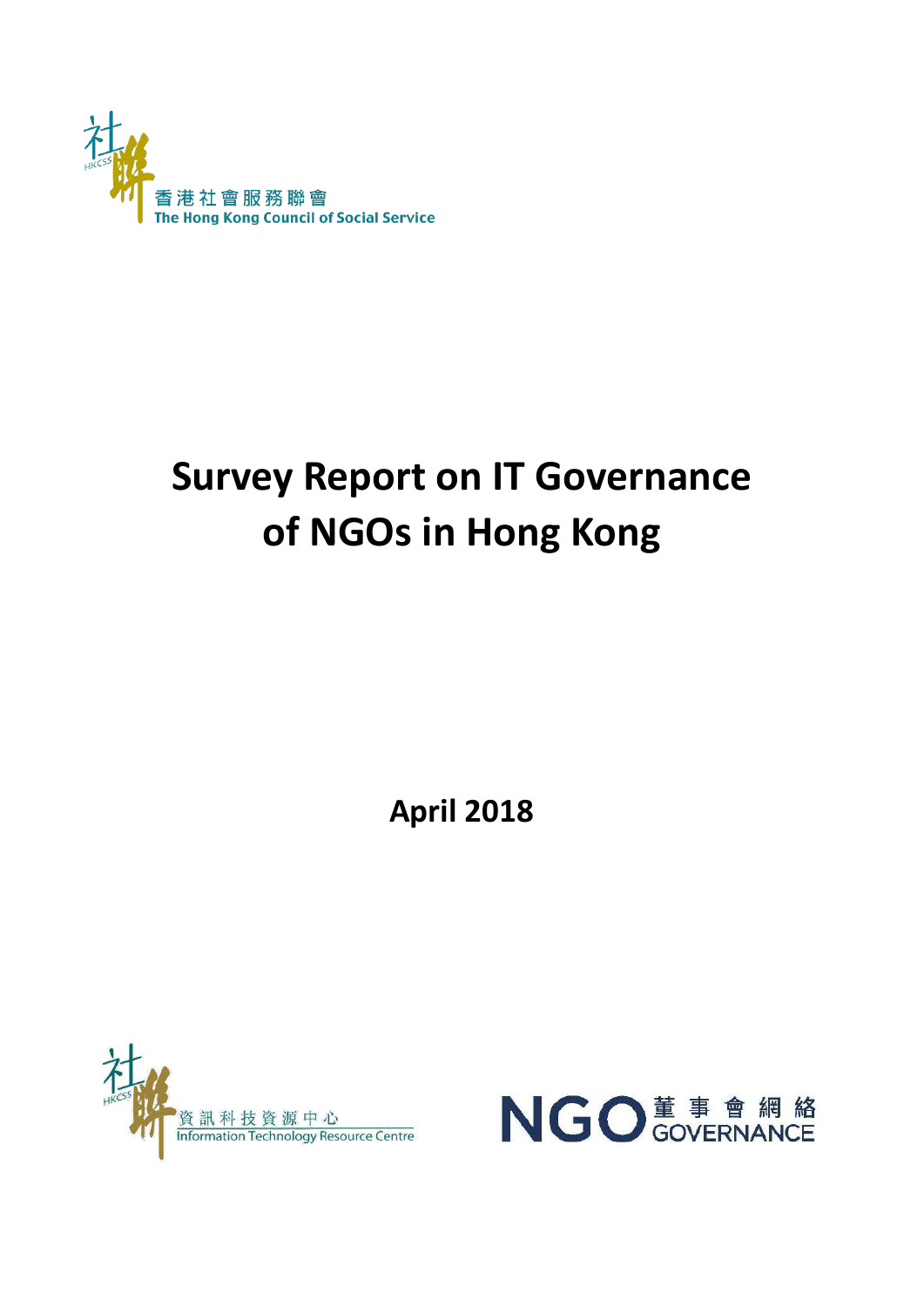# **The Hong Kong Council of Social Service (HKCSS)**

HKCSS, established in 1947, is a federation of non-government social service agencies of Hong Kong representing more than 460 Agency Members, providing quality social welfare service through their 3,000 operating units in Hong Kong. HKCSS, under the below service teams, has been working on advocating the use of information and communication technologies (ICT) for welfare agencies with the purposes of increasing operational efficiency and promoting service quality and impacts.

# **NGO Governance Platform Project (The Project)**

Supported by the Lotteries Fund, the NGO Governance Platform Project (the Project) was launched in mid-2016. The four-year pilot Project encourages mutual learning among NGOs and among NGO governors, and promotes best practices in all aspects of NGO governance.

# **Information Technology Resource Centre (ITRC)**

ITRC is a limited company, wholly owned by HKCSS, established in 2001 with the mission to develop a facilitating environment for welfare agencies to adopt Information and Communication Technology (ICT).

#### **Disclaimer**

The Project and ITRC have worked collaboratively on understanding the situation of information technology (IT) governance for NGOs. An online survey has been created primarily as an exploratory study and reference for NGOs. The survey result relies on the data collected from the respondents who generously participated and completed the survey. The report should not be considered inclusive of all proper information, procedures and tests or exclusive of other information, procedures and tests that are reasonably directed to obtaining the same results. NGOs should apply their own professional judgement to the specific circumstances presented by the particular systems or IT environment.

#### **Contact Information**

Room 701, 7/F, Duke of Windsor Social Service Building 15 Hennessy Road, Wanchai Phone: 2922 9255 Fax: 2865 4916 Email: [gpp@hkcss.org.hk](http://governance.hkcss.org.hk/en/gpp@hkcss.org.hk) Website: [http://governance.hkcss.org.hk](http://governance.hkcss.org.hk/)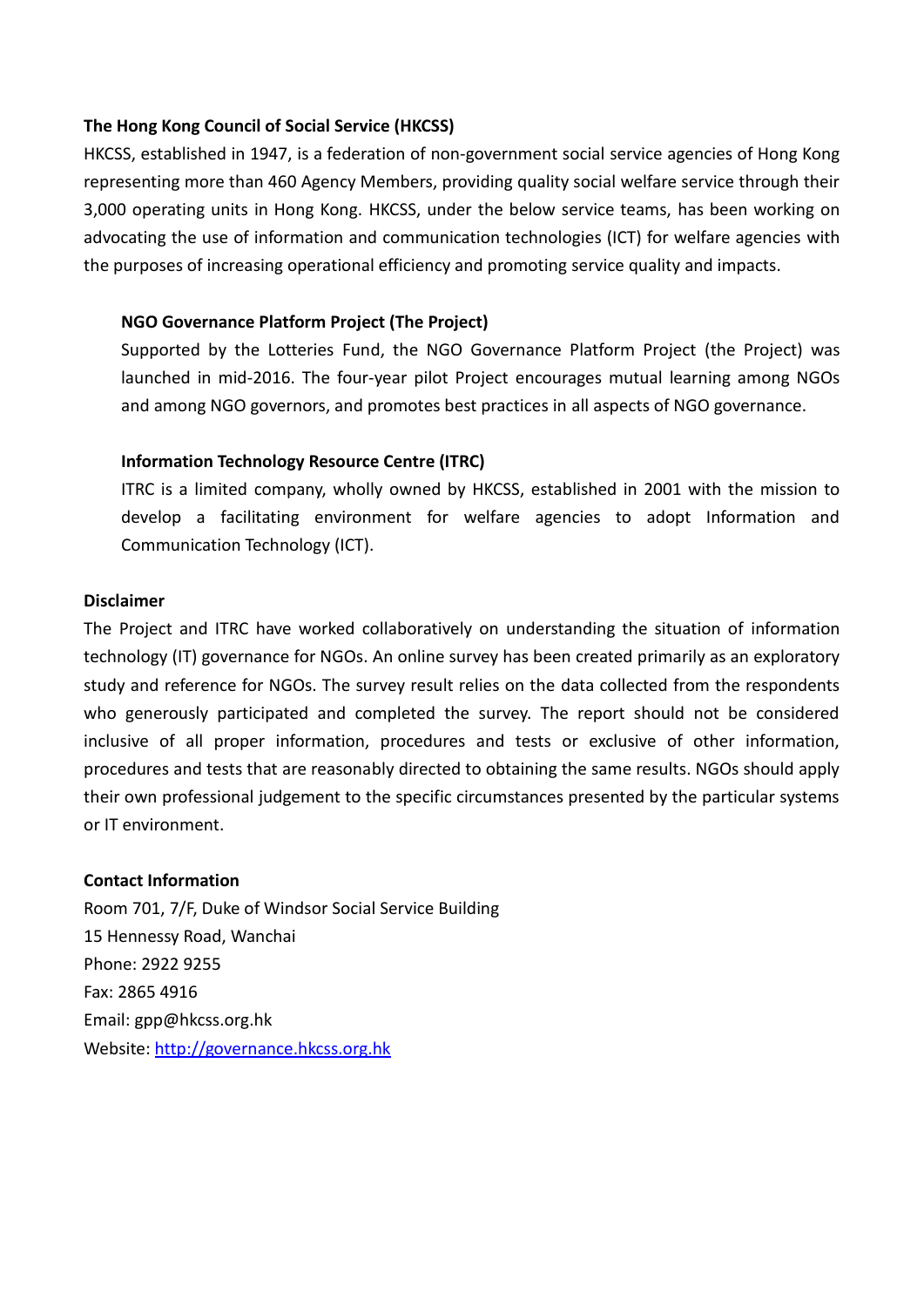# Table of Contents

| 9.1 Appendix 1 Questionnaire on the Survey on IT Governance of NGOs in Hong Kong 12 |  |
|-------------------------------------------------------------------------------------|--|
|                                                                                     |  |
|                                                                                     |  |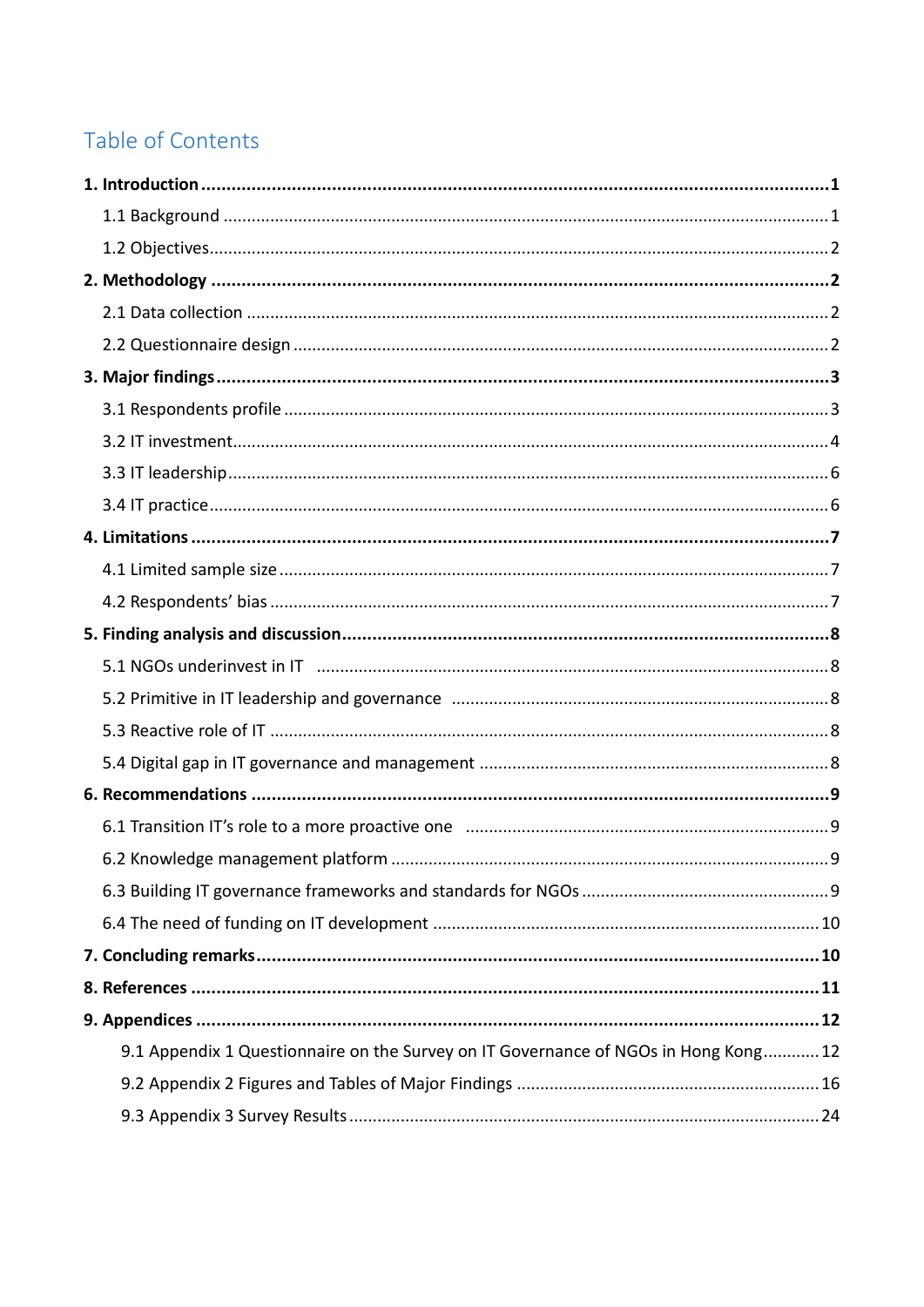# **1. Introduction**

# 1.1 Background

IT governance is defined as the processes that ensure the effective and efficient use of IT in enabling an organization to achieve its goals (Gartner, 2018). It is part of corporate governance requiring the involvement and leadership of board of directors and senior management of an organization. IT governance rests on a border spectrum that involves a more high-level concerns and planning like IT direction, policies, strategies, performance assessment etc. IT management, on the other hand, involves the technical know-how; day to day operation; development and support.

In HKCSS's efforts to advocate ICT adoption amongst NGOs, various studies have been conducted, beginning from "Survey on IT development in the Social Welfare Sector" in 2009 to more recently "Survey on the Usage of Mobile Technology in Frontline Service" in 2016. Most of these studies, however, focus on IT management and there is no comprehensive local literature on IT governance of NGOs.

The "NGO and School IT Capacity Building Study" by IBM Global Business Services published in 2017 (IBM Global Business Services, 2017) covers the general IT landscape of NGOs with one of the foci on IT governance. The study, however, is more inclined to investigate the governance in IT project management, from how the IT needs are being identified and addressed; the process of exploring solution/ vendor options; the ways of connecting with prospective grant givers and submitting funding proposal.

The "Review of the Information Technology (IT) Strategy for the Social Welfare Sector" by The University of Hong Kong in 2012 (the 2012 Review) (The University of Hong Kong, 2012) is believed to be the latest study that is closest to IT governance guidelines for NGOs. It primarily dwelled on the 170 subvented agencies receiving subvention from the Social Welfare Department (Social Welfare Department, 2018).

IT governance, is traditionally more discussed in the private sector, has an increasing importance for the NGO sector. IT governance, if it is done strategically, helps NGOs make full advantages of technology to deliver their missions and better serve the communities. In general, it is a set of mechanism steering 2 major aspects of IT: (1) risk management; and (2) process management. The aspect of risk management has formerly and persistently been addressed in the work of ITRC and the Project, specifically through survey studies, conferences and workshops on cybersecurity, data privacy and risk management. The current study, therefore, attempts to fill the knowledge gap by looking into the aspect of process management via 3 major dimensions: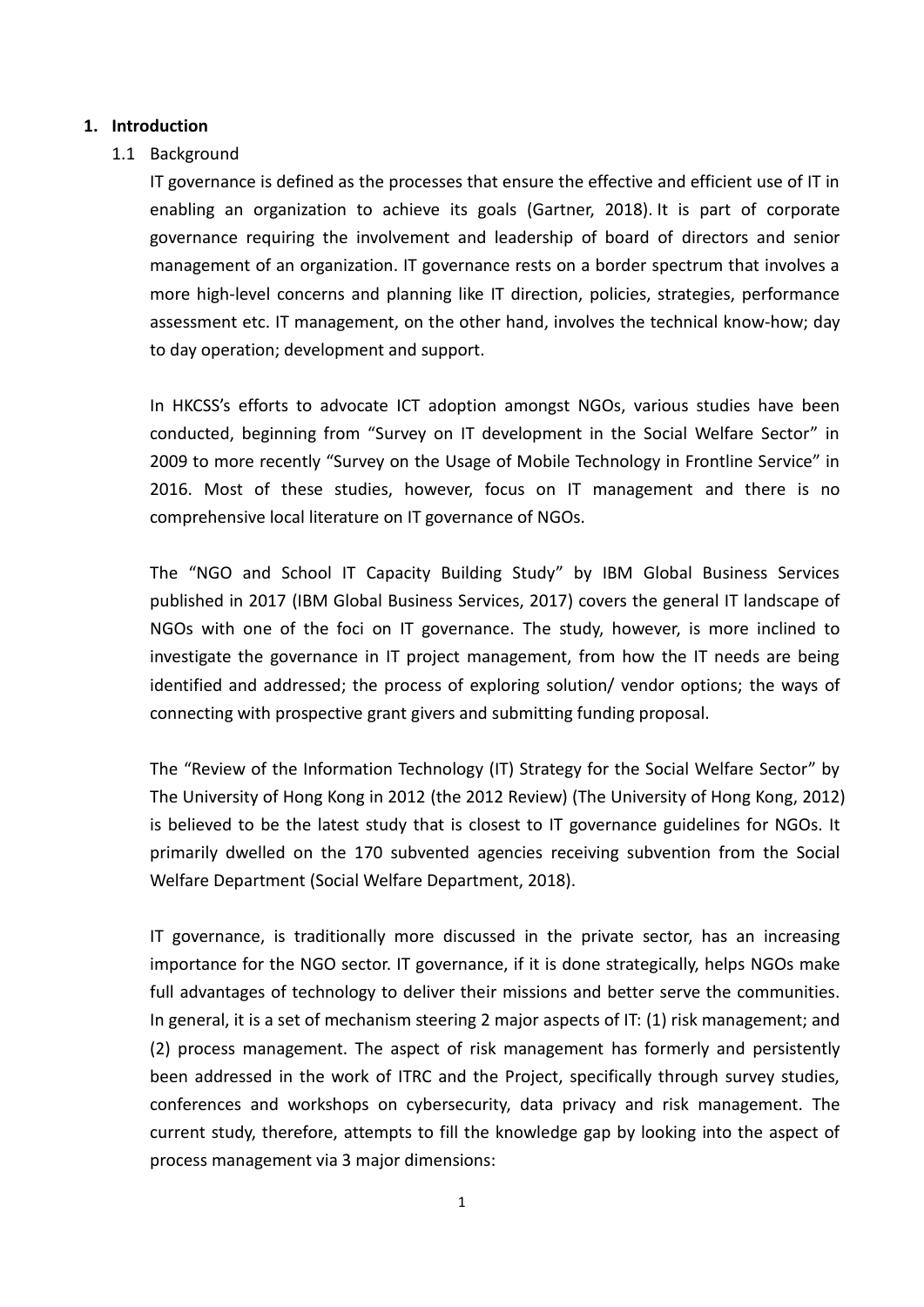- IT investment the resource (input and enabler) of the processes;
- IT leadership the positioning of IT (i.e. objectives of IT and their importance); and
- $\cdot$  IT practice the implementation of the processes.

# 1.2 Objectives

The objectives of the study are:

- Survey and analyze the degree to which the concept of IT governance is recognized, established and accepted by NGO senior management and governors. This includes the perceptions of the importance of IT, the current contribution of IT to NGO's work, accountability for the governance of IT and integration with overall corporate governance
- Understand the current IT investment, IT leadership and IT practices of NGOs in Hong Kong
- Shade light on the best practices on the tactical use of IT with strategic mindset of NGO leadership

# **2. Methodology**

2.1 Data Collection

The online survey was conducted from October to November 2017. The invitation with the survey web link was issued by ITRC as a memorandum, and dispensed through electronic direct mails (edms). The edm distribution lists included agency heads of all HKCSS agency members (the number of which then stood at 462), as well as individual subscribers of ITRC's newsletters.

The target respondents were NGO agency heads, directors, heads of IT, or senior management assigned by agency heads or directors with the majority from the social service sector and the remaining from other nonprofit sector such as religious organizations and advocacy bodies. Each NGO was to participate in the survey once only and that individual service units were not expected to join. The questionnaire was in English.

# 2.2 Questionnaire Design

IT governance is a relatively new concept for NGOs in Hong Kong. There is no previous local literature on this topic specifically for the NGO sector. In view of the lack of local references, the design of the questionnaire is referenced from two separate research projects by two professional entities in the United States: IT Governance Institute (ITGI) and Nonprofit Technology Network (NTEN).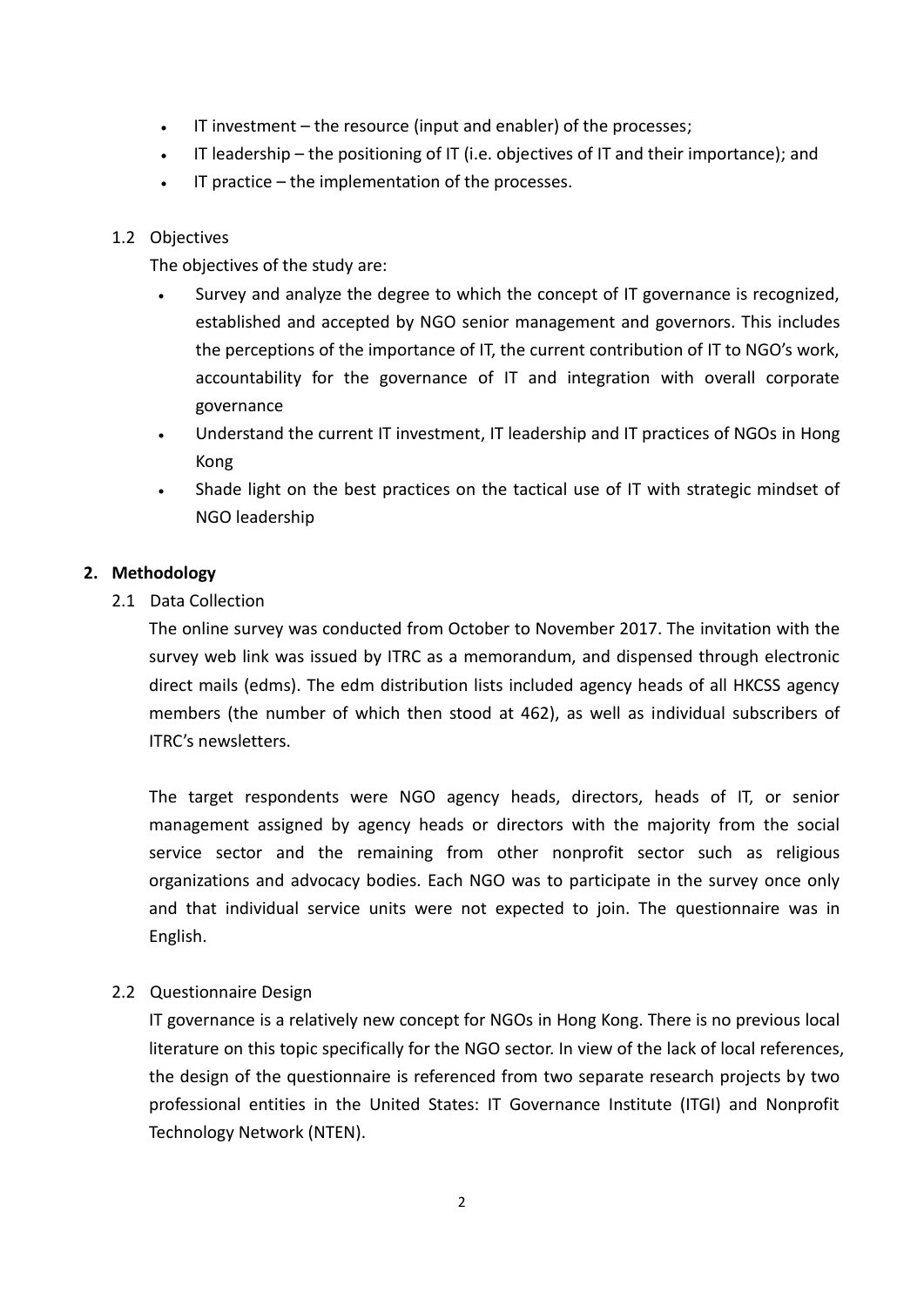ITGI [\(www.itgi.org\)](http://www.itgi.org/) is a nonprofit, independent research entity that provides guidance for the global business community on issues related to the enterprise governance of IT assets. ITGI is established by the nonprofit membership association ISACA in 1998. The "Global Status Report on the Governance of Enterprise IT (GEIT)" published in 2011 is a large-scale global research covering more than 800 respondents from large and small business enterprises in 21 countries. Its questionnaire consists of 39 questions covering the key concepts of IT governance but the terms and emphases are more inclined to target business enterprises (IT Governance Institute, 2011).

NTEN [\(www.nten.org\)](http://www.nten.org/) is a nonprofit organization with its mission to promote the strategic use of technology for nonprofits of all types and sizes. In the past decade, NTEN has been collecting data from NGOs across the globe on an annual basis. "The 10th Annual Nonprofit Technology Staffing & Investments Report" is published in 2017. The survey consists of 32 questions with terms and emphases more relevant for NGOs, but may not give a full coverage on IT governance (Robert Hulshof-Schmidt, 2017).

As a starting point for which the concept of IT governance is being introduced and discussed, the current questionnaire used comprises 29 questions (including 5 capturing respondents' contact information for data clarification and future contacts) with reference taken from the above research reports and adjusted to local NGO jargons and context touching on the areas of (1) IT investment covers the capacity of human-ware and financial resource, and their allocation; (2) IT leadership covers the objectives and chief stewards of governance, the perceived objectives of IT governance, and the assessment of current IT performance; (3) IT practice covers the drivers and roles of IT in NGOs. A last part was added to collect the basic demographic information of the respondents and the organizations they represent. To motivate respondents' participation, the questionnaire is kept in a way that it could most likely be completed in 15 to 20 minutes. The full questionnaire can be referred to Appendix 1.

# **3. Major findings**

# 3.1 Respondents' profile

An online questionnaire designed for NGO agency heads and senior management was conducted with 85 responses collected, among which 77 were effective.

A total of 42.9% of the respondents are main IT decision makers, and 29.9% are non-IT related executives who are involved in strategic planning for the organizations.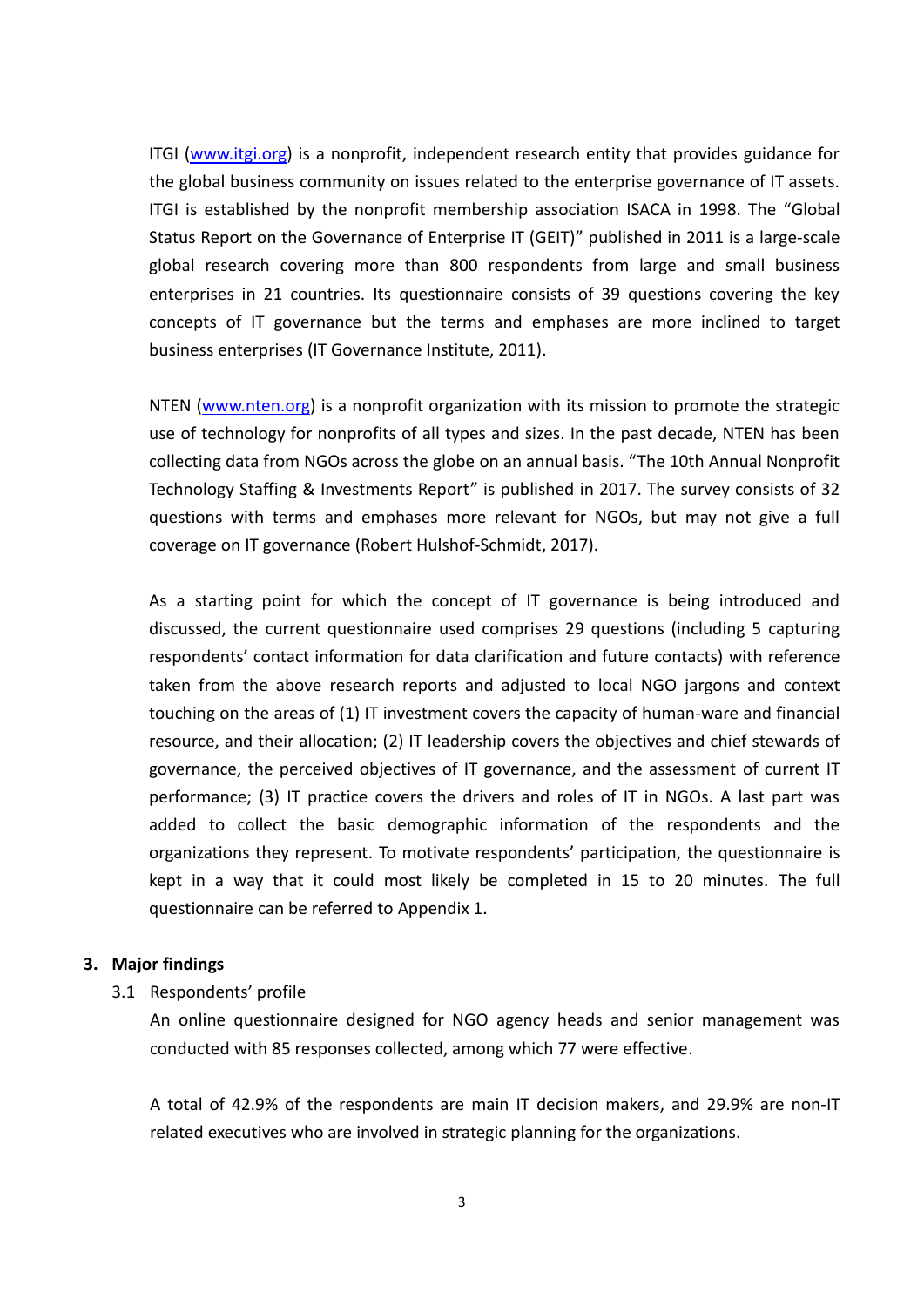

**Figure 1: Distribution by respondents' role within the NGO (N=77)**

Throughout the report, the size of NGOs is categorized and analyzed according to the amount of annual recurrent expenditure referencing from 2016-17 audited report.

| <b>Size</b> | <b>Annual Recurrent Expenditure</b>                        |       | % of Respondents |  |  |  |  |  |
|-------------|------------------------------------------------------------|-------|------------------|--|--|--|--|--|
| Small       | <hk\$500,001< td=""><td></td><td>14.3%</td></hk\$500,001<> |       | 14.3%            |  |  |  |  |  |
|             | HK\$500,001-1,500,000                                      |       |                  |  |  |  |  |  |
| Medium      | HK\$1,500,001-5,000,000                                    |       | 41.5%            |  |  |  |  |  |
|             | HK\$5,000,001-10,000,000                                   |       |                  |  |  |  |  |  |
|             | HK\$10,000,001 - 50,000,000                                |       |                  |  |  |  |  |  |
| Large       | HK\$50,000,001 - 100,000,000                               |       | 19.5%            |  |  |  |  |  |
|             | HK\$100,000,001 - 250,000,000                              |       |                  |  |  |  |  |  |
| Very large  | > HK\$250M                                                 |       | 24.7%            |  |  |  |  |  |
|             |                                                            | Total | 100%             |  |  |  |  |  |

|  |  |  |  |  | Figure 2: Size of NGOs (N=77) |
|--|--|--|--|--|-------------------------------|
|--|--|--|--|--|-------------------------------|

#### 3.2 IT investment

This survey area covers the capacity of human-ware and financial resource, and their allocation.

# 3.2.1 IT staff by NGO size

The findings reveal that NGOs are IT-talent deprived. On average, the small and medium NGOs are less likely to employ IT staff whereas the large and very large NGOs have more IT staff (Average number of IT staff: Small - 0.36; Medium – 0.82; Large – 2.43; Very Large – 7.50) (Figure 3). However, as the size of organization grows, each IT staff on average has to support proportionally more staff internally.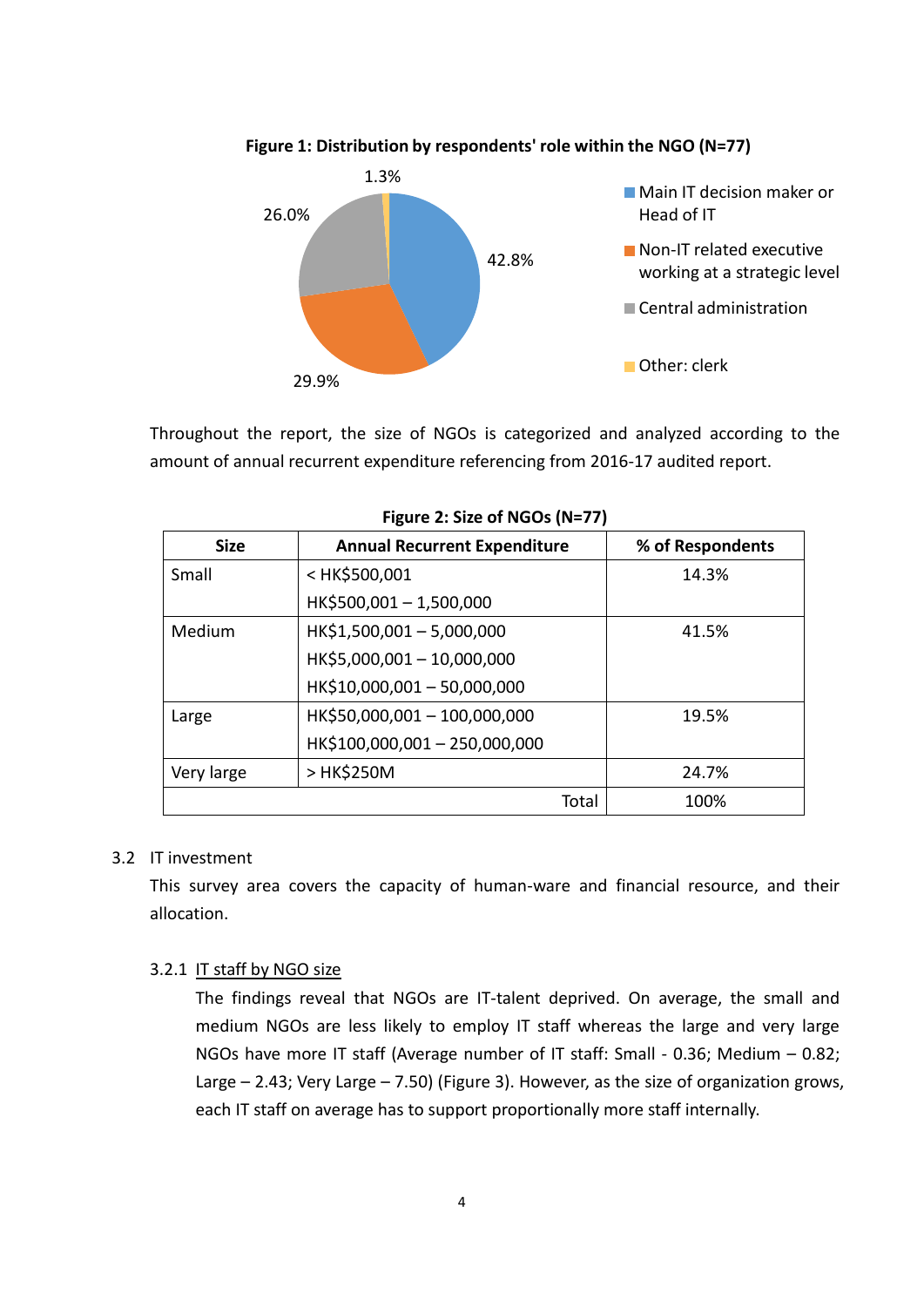# 3.2.2 IT staff by role

Disregard the size of the NGOs, most of the IT staff are responsible for providing end-user support while the least efforts are put on IT strategic planning (Figure 4). The NGOs in general have insufficient IT personnel and the responsibilities taken up by the IT staff tend to be operational rather than developmental and strategic.

# 3.2.3 Outsourced IT tasks/ projects

With limited human-ware support, NGOs may seek external support by outsourcing certain IT tasks and projects. Figures 5 and 6 portray the outsourcing practices of NGOs. On average, 68.8% of the surveyed NGOs outsource IT tasks or projects. Looking at the type of tasks outsourced, it is found that of the 3 types of tasks inquired about, "internal IT development" has the highest percentage (61.6%), followed by "end-user support" (30.4%); "IT strategic planning and risk management" (8.0%) comes last.

Comparing different size groups, it may be worth noting that smaller organizations are more likely to outsource "IT strategic planning and risk management", which may again due to their IT talent deprivation.

#### 3.2.4 IT budget and expenditure

In terms of financials, less than one third of the surveyed NGOs budget IT separately (29.9%) (Figure 7). A closer look at each size group as represented in Figure 8 shows that, nonetheless, establishing a separate budget for IT is way more common for very large NGOs than for smaller NGOs (69.2% compared with 18.6% to 33.3%).

Of the 6 expense categories, it is found that "hardware" makes the biggest expense category even by an obvious margin of more than 10% ("hardware" 32.8% vs "internal IT development" 21.2%; and it is the biggest across NGOs of all sizes), followed by "internal IT development", "cloud services and software licenses", "end-user support", "web hosting and social media"; the least invested is "IT training for staff" (Figure 9).

# 3.2.5 IT funding

Overall speaking, about half of all IT expenses of the surveyed NGOs come from their recurrent expenditure (48.7%); and the other half, source of funding tends to be one-off grants (i.e. Social Welfare Development Fund (SWDF) and project funding) which fail to address NGO's long-term IT needs (Figure 10).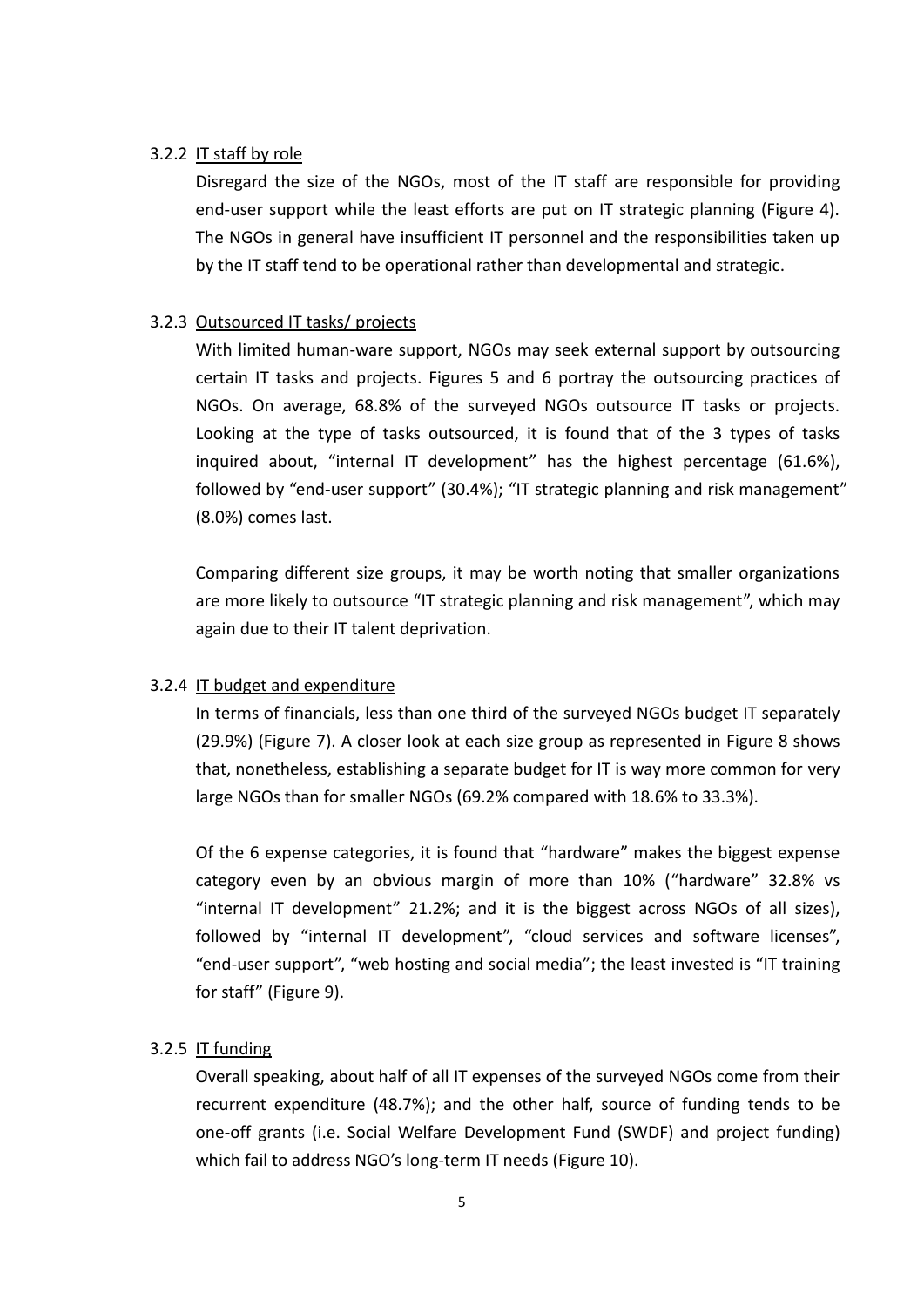# 3.3 IT leadership

This survey area covers the chief stewards of IT governance at both the governance and senior management levels, the perceived objectives of IT governance, and the assessment of the current IT performance.

# 3.3.1 IT positioning in NGOs

The findings reveal that the larger the organization, the higher the possibility of IT being included in NGO's strategic leadership. For instance, larger organizations are more likely to include IT in their strategic or annual plan, have an IT subcommittee within their overall governance structure, as well as involve head of IT in strategic planning. For small NGOs, while none of the respondents indicated that they had an IT subcommittee, they would seek support from either a committee member or external consultant to compensate for the lack of designated governance structure on IT. (Figure 11).

# 3.3.2 Perception of IT governance

Even though more than half of the organizations claim to include IT in the organizational strategic plan or annual plan, when asked about detailed manifestations, much less assert that "IT policies and standards" (27.3%), "defined and managed IT processes" (23.4%), and "overall IT performance monitoring practices" (20.8%) are in place; even more so, only 15.6% lays claim to having set out a "framework for IT governance" (Figure 12).

#### 3.4 IT practice

IT practice covers the drivers and roles of IT in NGOs.

#### 3.4.1 Drivers of IT initiatives

The findings reveal that the majority of organizations considers "operational effectiveness/ cost reduction" as the biggest driver of IT initiatives (68.8%), and, overall speaking, "data privacy and security concerns" come second (39.0%), "service needs/ end user feedbacks" third (33.8%), "NGO's strategic direction" fourth (26.0%), "service innovation" fifth (20.8%), and "recent technological trends" last (5.20%) (Figure 13).

The pattern of the drivers is not consistent in all size groups. Comparatively speaking, the very large and large NGOs tend to give more emphasis on "NGO's strategic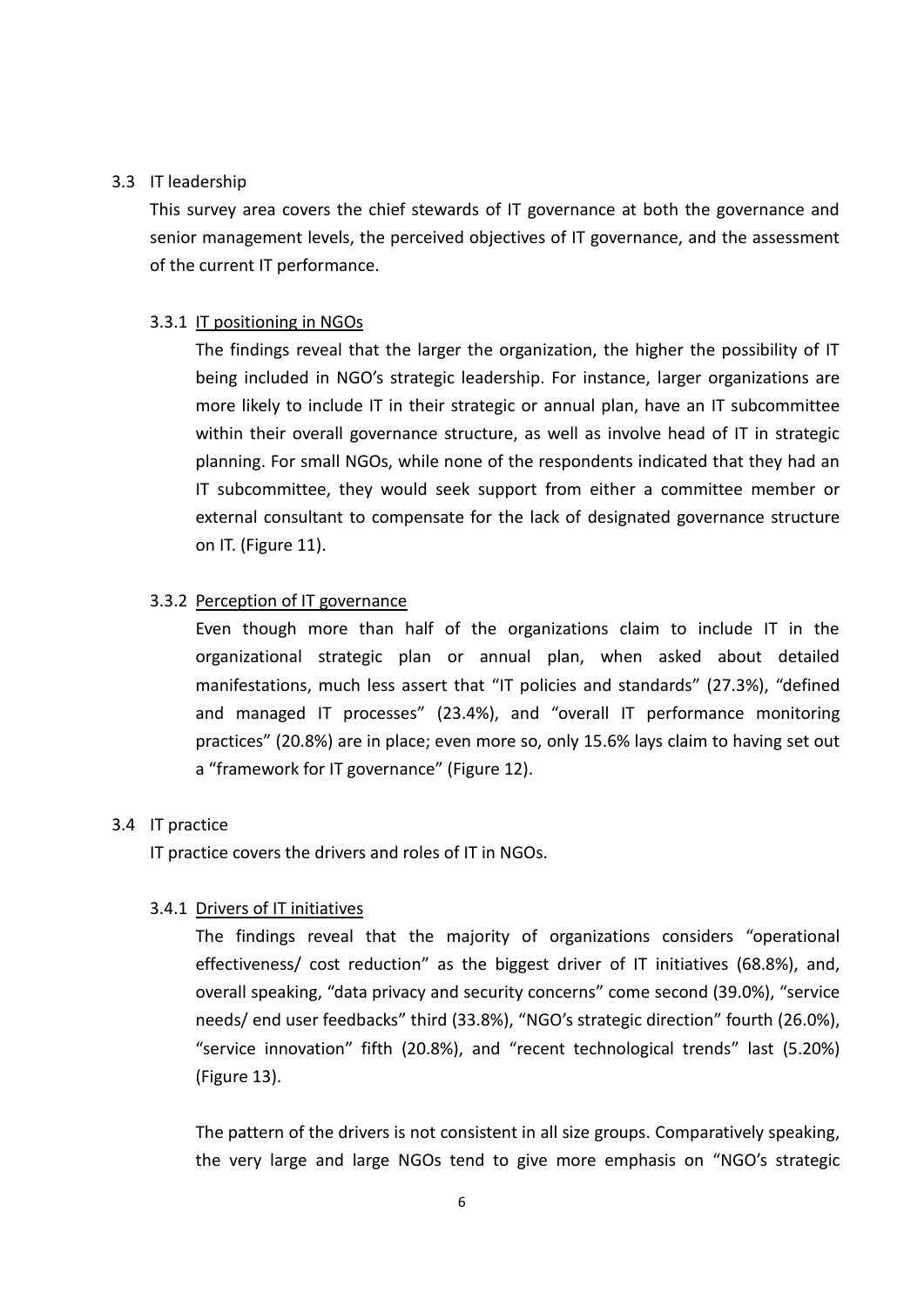direction" and "service innovation" while the small and medium NGOs rate higher on "data privacy and security concerns" (Figure 14).

This, echoing what is shown in Figure 15, may hint that larger, more resourceful organizations tend to give IT a more proactive role (relatively to smaller organizations); and, in determining their IT initiatives, tend to be more independent from just following trends external of and less relevant to the needs of the organizations. Very large NGOs are in a more privileged position to use IT as the means to fulfill their strategic direction and ultimately their vision and mission as ends, than smaller NGOs do.

# **4. Limitations**

The survey is positioned to be a small scale exploratory study conducted in order to kick start the discussion on the topic of IT governance in the local NGO sector and to engage relevant stakeholders and agency heads prior to proceeding to a full scale research project. The limitations of the current study are acknowledged in view of the following factors.

# 4.1 Limited sample size

The survey relies on the voluntary participation of NGOs and each NGO can only participate in the survey once. Considering the new topic of study which most NGOs tend to be unfamiliar with, together with the fact that the survey is not made anonymous (which may affect the incentive of participation), a total of 77 effective responses were collected. The number of data collected may affect the representativeness of this study.

# 4.2 Respondents' bias

The survey analysis is based on the self-report data by the respondents. Even though the target respondents of this survey were set to be NGO agency heads, directors, heads of IT, or senior management assigned by agency heads or directors, which attempts to minimize respondents' bias that may arise due to their different ranks and therefore perspective with regard to IT governance, there is still the possibility that respondents give partial or even inaccurate answers to some of the survey questions due to their different positions and hence understandings of their organizations.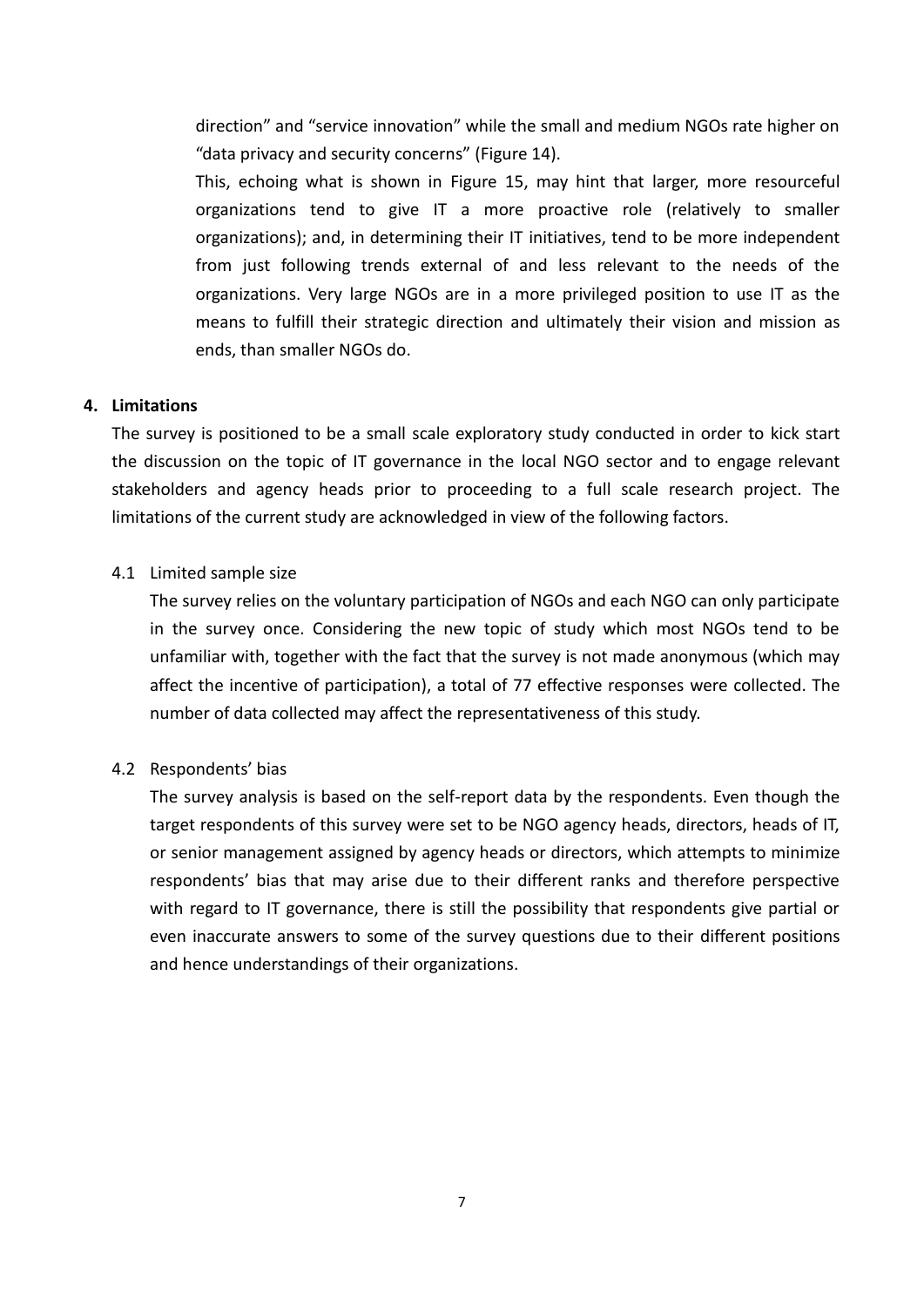# **5. Findings analysis and discussion**

This section summarizes and elaborates on the major findings highlighted in Section 3.

# 5.1 NGOs underinvest in IT

NGOs consistently budgeted less, if not none, than required in IT. The human-ware and financial resources to support NGO's IT development are severely inadequate, especially for the smaller and non-subvented NGOs. Most of the IT resources are allocated on supporting and maintaining operations. With the current IT funding availability and scopes which will be discussed and elaborated more detailedly in the next section, NGOs find it challenging to acquire additional funding for IT which becomes a key barrier to success with IT governance implementation, requiring leadership and expertise to make the use of IT tactical and strategic.

# 5.2 Primitive in IT leadership and governance

A significant proportion of the surveyed NGOs do not include IT in their organization's strategic plan. The main dilemma is that organizations lack staff expertise with technology skills who also has intimate knowledge of the organization. Decision makers with limited knowledge in IT tend to focus on operational guidelines and cost reduction instead of tapping technology to fit organization's business objectives.

#### 5.3 Reactive role of IT

The effective and sustainable use of IT crucially rely on NGO's capacity in IT strategic planning. With the lack of IT resources and governance mentioned above, NGOs generally tend to position IT in a reactive than proactive role. IT practices maintain the very basic operations of NGOs, and IT development, as compared to the provision of frontline services, shares a low priority in resource allocation.

# 5.4 Digital gap in IT governance and management

The maturity level of IT governance and management significantly varies for NGOs of different sizes. Large and very large NGOs have higher central control with their own developed governance mechanisms and would consider IT important to the realization of the business strategy and vision. Most small and medium NGOs, on the contrary, do not exercise governance over IT. Such digital gap has also been identified in the 2012 Review although the current survey fails to capture whether the awareness level has increased due to the differently framed questions and the differences in the sampling population.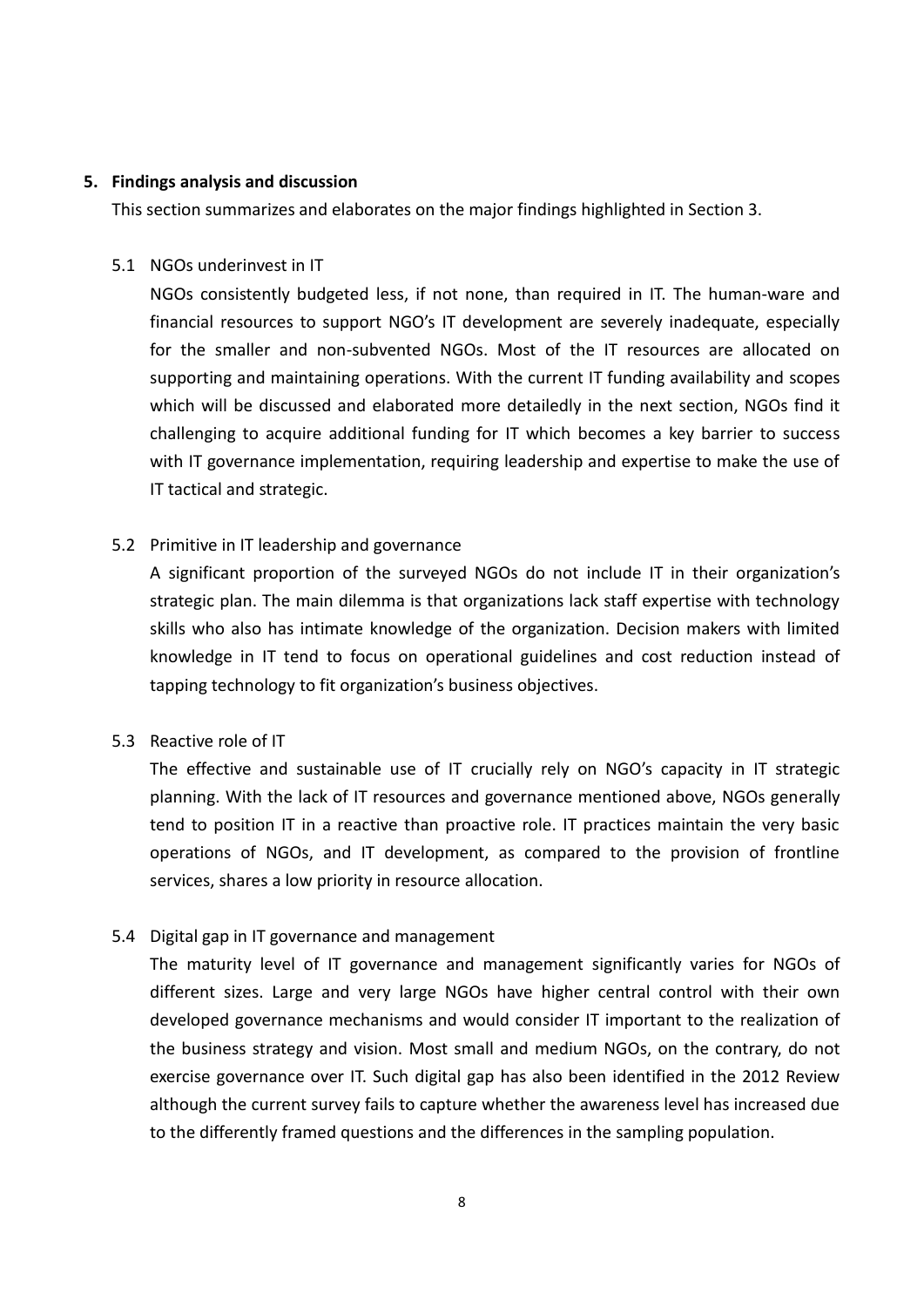#### **6. Recommendations**

This final section builds on the findings from the survey and translates them to recommendations.

#### 6.1 Transitioning IT's role to a more proactive one

The lack of IT knowledge and resource constraints are seemingly the greatest barriers to new IT advancement and adoption amongst NGOs. Underneath these factors, the mindset of NGO leadership with different levels of IT literacy significantly influences how IT is positioned in the organization, whether IT is a priority or just a slice of a pie. To improve the quality and quantity of service delivery to disadvantaged populations, NGOs shall strengthen IT's role in the organization and integrate technological advancements into their practices, transitioning IT's role from reactive to a more proactive one. Training is needed for NGOs to bridge social missions with technology innovation, identify the causes and effects of IT investments that lead to intended social impacts.

# 6.2 Knowledge management platform

As technology advances, the role of IT in NGOs is of increasing importance. NGOs shall begin to look at IT as a strategic tool and investment rather than an operational expense or the money to spend when it is remaining at the end of the year. With the identified digital gap in IT governance and management within NGO community, a knowledge management platform or in the form of consortium shall be established in narrowing such gap. NGOs could share their best practices on IT governance such as how IT governance structures and management are formed; how IT budget could be made to match the NGOs' IT needs and directions; how IT tasks/ projects are better managed and evaluated especially when external vendors are commonly used; and how NGOs face the opportunities and challenges as IT continues to advance etc.

# 6.3 Building IT governance frameworks and standards for NGOs

The findings indicate that IT governance is not an explicit part of NGO's organizational strategy. It is rather uncommon, especially for the small and medium NGOs, to include IT in their strategic plan. It is, therefore, important for NGOs to set up the right mechanism to link technology to their strategic planning and governance.

Currently, there is no existing IT governance frameworks and standards specifically designed for NGOs. A few commonly used and internationally recognized approaches on IT governance such as COBIT; ITIL, ISO 20000; ISO 27000 are formulated and advocated for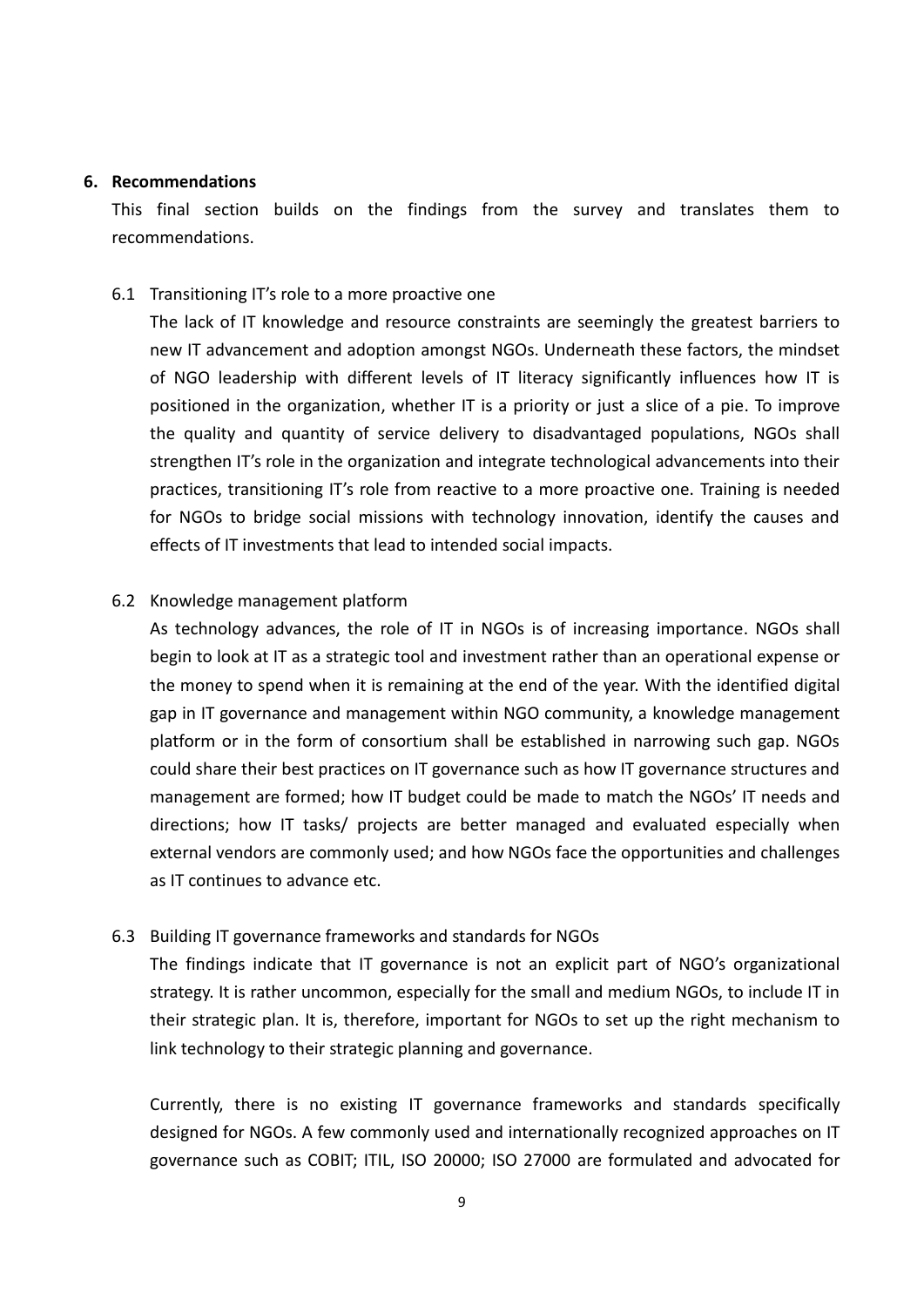business enterprises (IT Governance Institute, 2011). It is rather unrealistic and impractical to recommend NGOs to follow either of these frameworks and standards for the reason that these tools tend to be enterprise-oriented which may not be applicable and too sophisticated for NGOs. Further studies and in-depth researches may be required before a more structured and practical framework is to be proposed.

#### 6.4 The need of funding on IT development

IT governance involves NGOs developing their socio-technical infrastructure and capacity to meet changing societal demands. The shortages of human-ware and financial resources are two frequently mentioned obstacles that explain NGOs' inability to prioritize IT in their organizational development and management. The findings reveal that NGOs rely heavily on their recurrent expenditure and SWDF for IT development. The 2012 Review indicated that Lump Sum Grant (LSG) and SWDF are the two major sources of recurrent expenditures and capital expenditures for IT resources (The University of Hong Kong, 2012). These, however, are limited to the subvented NGOs only. Even though external IT funding is available, it is found that the funding for IT initiatives is mostly one-off; and around one third of IT expense goes to hardware, for both subvented and non-subvented organizations responded in this survey.

Echoing the 2012 Review, the available funding sources are not under regular review such that the funding scopes may not be able/ flexible enough to match with the recent IT advancement (i.e. cloud computing versus traditionally on-premises software) (The University of Hong Kong, 2012). With the fact that SWDF is coming to its completion of its three 3-year phases, it is imaginable that it will be becoming harder and harder for NGOs to have a long-term perspective in IT planning. The need of funding for agencies' IT development is critical for the success of continuing IT development in the NGO sector.

# **7. Concluding remarks**

The current survey serves as a preliminary study and analysis of the current state of IT governance of NGOs in Hong Kong. More than 80 responses have been collected in just a two-month period via only edm outreach. IT governance is of NGOs' interest and concern which deserves further in-depth study to probe deeper into NGOs' needs and demands, difficulties and the possible ways forward in the establishment of IT governance and its practical guidelines. HKCSS, with a belief of IT achieving better service delivery, will continue to advocate for the needed resources from the government and other funding bodies, and to promote the adoption of better IT governance practices among NGOs.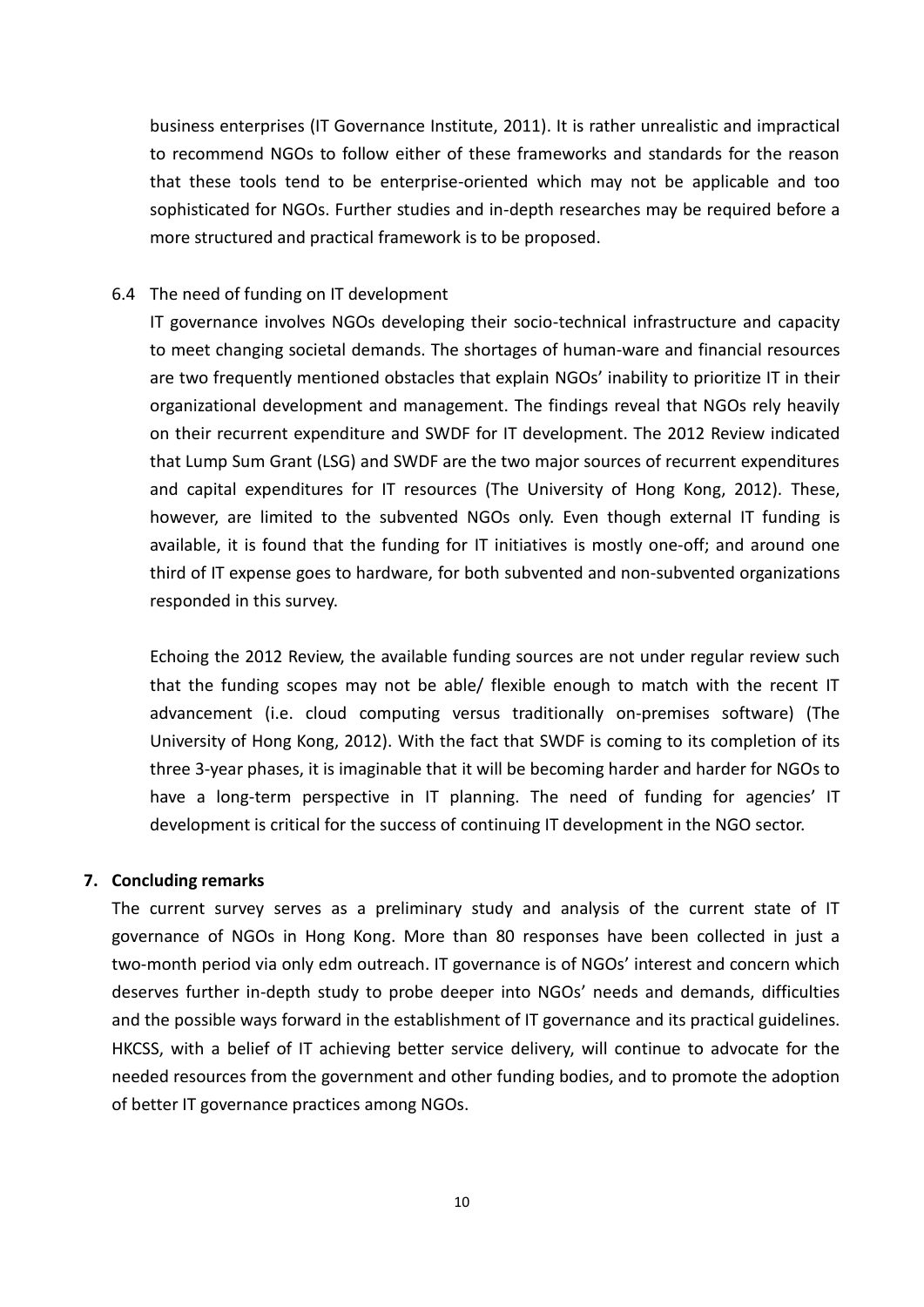# **8. References**

IBM Global Business Services. (2017). *NGO and School IT Capacity Building Study*. Hong Kong: IBM GBS.

Gartner. (2018). *IT Governance (ITG) - Gartner IT Glossary*. Retrieved from Gartner IT Glossary: <https://www.gartner.com/it-glossary/it-governance>

IT Governance Institute. (2011). *Global Status Report on the Governance of Enterprise IT (GEIT) – 2011*. Retrieved from ISACA:

[http://www.isaca.org/Knowledge-Center/Research/Documents/Global-Status-Report-GEIT-2011](http://www.isaca.org/Knowledge-Center/Research/Documents/Global-Status-Report-GEIT-2011_res_Eng_0111.pdf) res Eng\_0111.pdf

Robert Hulshof-Schmidt. (2017). *The 10th Annual Nonprofit Technology Staffing & Investments Report*. Retrieved from Nonprofit Technology Network: [https://www.nten.org/wp-content/uploads/2017/05/Staffing\\_Report2016\\_v12.pdf](https://www.nten.org/wp-content/uploads/2017/05/Staffing_Report2016_v12.pdf)

Social Welfare Department. (2018). *Subvention Allocation Information.* Retrieved from the Social Welfare Department, the Governance of the Hong Kong Special Administrative Region: [https://www.swd.gov.hk/en/index/site\\_ngo/page\\_subventions/sub\\_modesofsub/id\\_subvention](https://www.swd.gov.hk/en/index/site_ngo/page_subventions/sub_modesofsub/id_subvention)

The University of Hong Kong. (2012). *Review of the Information Technology (IT) Strategy for the Social Welfare Sector.* Retrieved from the Social Welfare Department, the Governance of the Hong Kong Special Administrative Region:

<https://www.swd.gov.hk/doc/itwelfare/201306/FinalReportEnglish.pdf>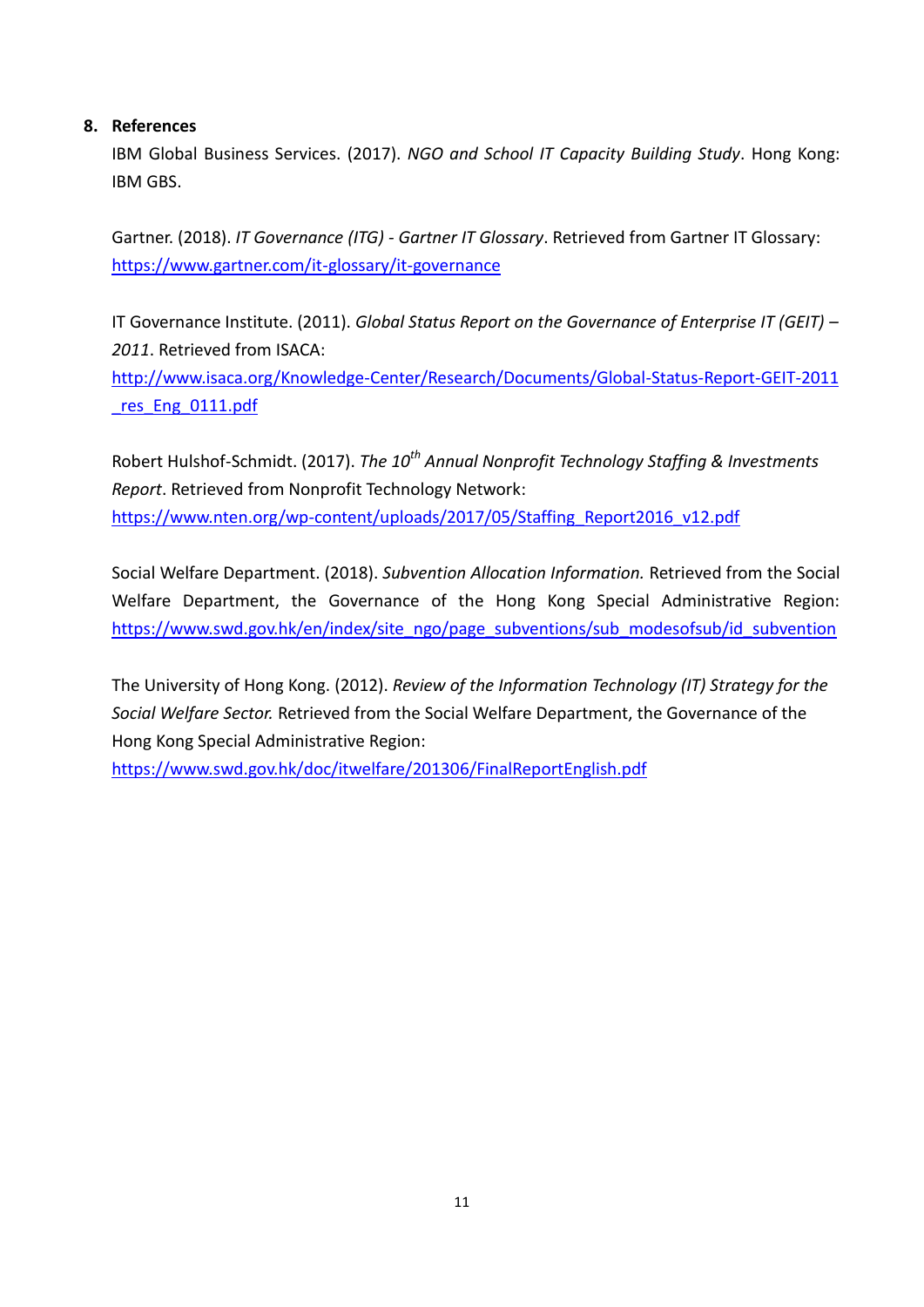# **Questionnaire on the Survey on IT Governance of NGOs in Hong Kong**

|                                                                     | Part 1: IT investment                                                                                                                                                                         |          |  |  |  |  |  |  |  |  |
|---------------------------------------------------------------------|-----------------------------------------------------------------------------------------------------------------------------------------------------------------------------------------------|----------|--|--|--|--|--|--|--|--|
| How many full time IT staff do you have in your organization?<br>1. |                                                                                                                                                                                               |          |  |  |  |  |  |  |  |  |
|                                                                     | (Remark: Part time IT staff equals to 0.5)                                                                                                                                                    |          |  |  |  |  |  |  |  |  |
| 2.                                                                  | What are the roles and responsibilities (with weighing) of the IT staff team in your organization?                                                                                            |          |  |  |  |  |  |  |  |  |
|                                                                     |                                                                                                                                                                                               |          |  |  |  |  |  |  |  |  |
|                                                                     | Job description                                                                                                                                                                               | Weighing |  |  |  |  |  |  |  |  |
|                                                                     | End-user support (i.e. IT help desk, hotline IT support<br>А.                                                                                                                                 |          |  |  |  |  |  |  |  |  |
|                                                                     | for co-workers and/ or clients)                                                                                                                                                               |          |  |  |  |  |  |  |  |  |
|                                                                     | Internal IT development (i.e. Application and<br>В.                                                                                                                                           |          |  |  |  |  |  |  |  |  |
|                                                                     | infrastructure development/ maintenance)                                                                                                                                                      |          |  |  |  |  |  |  |  |  |
|                                                                     | C.<br>IT strategic planning and risk management                                                                                                                                               |          |  |  |  |  |  |  |  |  |
| 3.                                                                  | Do your organization have outsourced IT tasks/ projects to external IT companies?                                                                                                             |          |  |  |  |  |  |  |  |  |
|                                                                     | A. Yes                                                                                                                                                                                        |          |  |  |  |  |  |  |  |  |
|                                                                     | B. No                                                                                                                                                                                         |          |  |  |  |  |  |  |  |  |
|                                                                     | Other (Please specify)<br>C.                                                                                                                                                                  |          |  |  |  |  |  |  |  |  |
| 4.                                                                  |                                                                                                                                                                                               |          |  |  |  |  |  |  |  |  |
|                                                                     | If yes to Q3, what are the outsourced IT tasks (with weighing) in your organization?                                                                                                          |          |  |  |  |  |  |  |  |  |
|                                                                     | End-user support (i.e. IT help desk, hotline IT support for co-workers and/ or clients)<br>А.<br>Internal IT development (i.e. Application and infrastructure development/ maintenance)<br>B. |          |  |  |  |  |  |  |  |  |
|                                                                     | IT strategic planning and risk management<br>C.                                                                                                                                               |          |  |  |  |  |  |  |  |  |
| 5.                                                                  | Does your organization in overall have a separate annual technology budget?                                                                                                                   |          |  |  |  |  |  |  |  |  |
|                                                                     | Yes<br>А.                                                                                                                                                                                     |          |  |  |  |  |  |  |  |  |
|                                                                     | <b>No</b><br>В.                                                                                                                                                                               |          |  |  |  |  |  |  |  |  |
|                                                                     | Other (Please specify)<br>C.                                                                                                                                                                  |          |  |  |  |  |  |  |  |  |
| 6.                                                                  |                                                                                                                                                                                               |          |  |  |  |  |  |  |  |  |
|                                                                     | If yes to Q5, please state the amount of annual technology budget (with reference to the fiscal year                                                                                          |          |  |  |  |  |  |  |  |  |
| 7.                                                                  | $2016-17$ ).<br>With reference to the fiscal year 2016-17, what aspects and weighing of expenses are there within                                                                             |          |  |  |  |  |  |  |  |  |
|                                                                     | the overall budget for IT (excluding salaries for IT staff)?                                                                                                                                  |          |  |  |  |  |  |  |  |  |
|                                                                     | Hardware (e.g. computers, printers, mobile devices, equipment etc.)<br>А.                                                                                                                     |          |  |  |  |  |  |  |  |  |
|                                                                     | Cloud services and software licenses<br>В.                                                                                                                                                    |          |  |  |  |  |  |  |  |  |
|                                                                     | Web hosting and social media<br>C.                                                                                                                                                            |          |  |  |  |  |  |  |  |  |
|                                                                     | End-user support (i.e. IT help desk, hotline IT support for co-workers and/ or clients)<br>D.                                                                                                 |          |  |  |  |  |  |  |  |  |
|                                                                     | Internal IT development (i.e. Application and infrastructure development/ maintenance<br>Ε.                                                                                                   |          |  |  |  |  |  |  |  |  |
|                                                                     | IT training for staff<br>F.                                                                                                                                                                   |          |  |  |  |  |  |  |  |  |
|                                                                     |                                                                                                                                                                                               |          |  |  |  |  |  |  |  |  |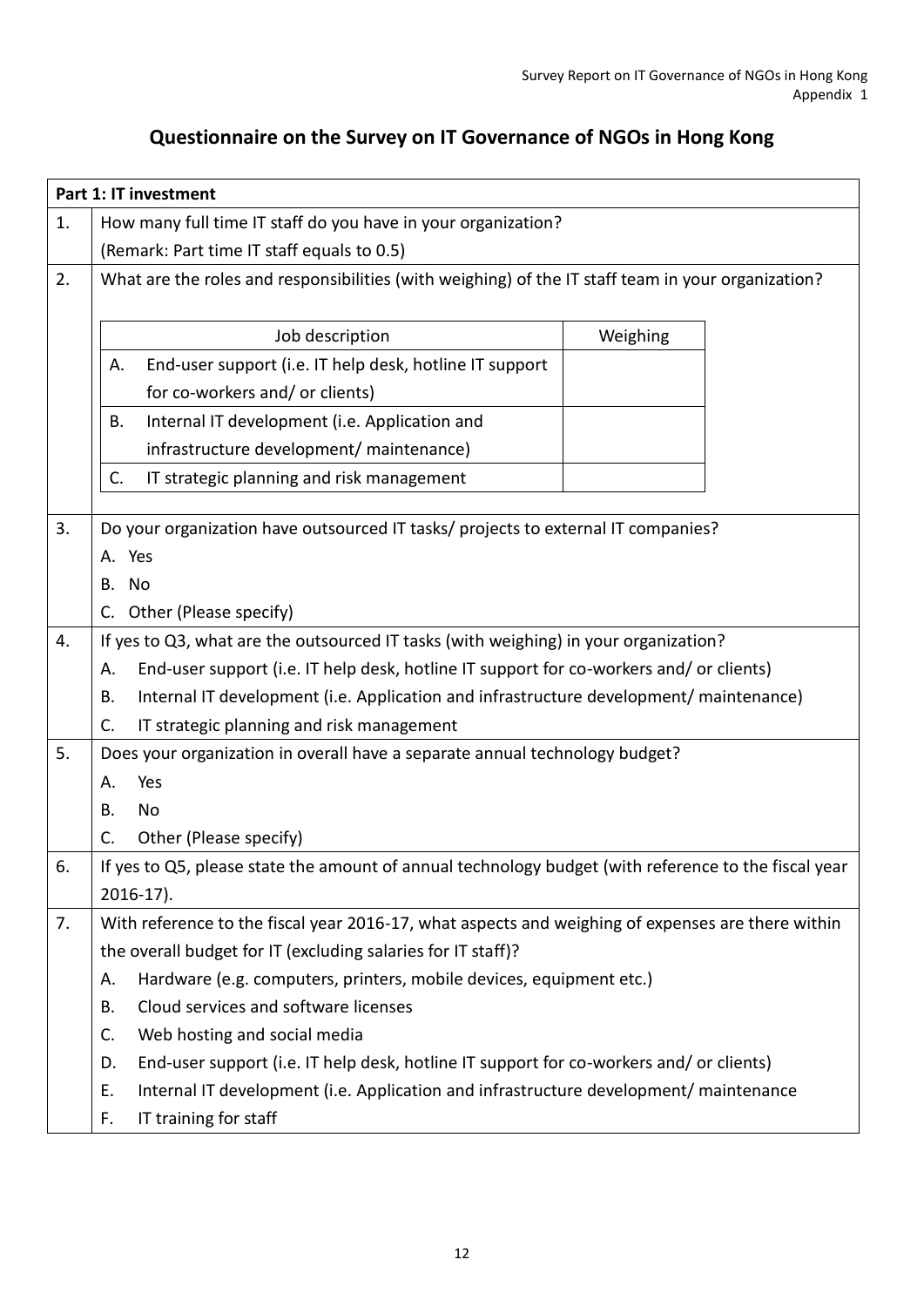| 8.  | Considering your organization's technology budget, please indicate whether there has been any  |  |  |  |  |  |  |
|-----|------------------------------------------------------------------------------------------------|--|--|--|--|--|--|
|     | change between the previous fiscal year and the current fiscal year in your expenditures for:  |  |  |  |  |  |  |
|     | [Options: Decreased; stayed the same; increased; don't know; N/A]                              |  |  |  |  |  |  |
|     | Hardware (e.g. computers, printers, mobile devices, equipment etc.)<br>А.                      |  |  |  |  |  |  |
|     | Software licenses<br>B.                                                                        |  |  |  |  |  |  |
|     | Cloud services<br>C.                                                                           |  |  |  |  |  |  |
|     | Web hosting and social media<br>D.                                                             |  |  |  |  |  |  |
|     | Ε.<br>End-user support (i.e. IT help desk, hotline IT support for co-workers and/ or clients)  |  |  |  |  |  |  |
|     | Internal IT development (i.e. Application and infrastructure development/ maintenance)<br>F.   |  |  |  |  |  |  |
|     | <b>Staff salaries</b><br>G.                                                                    |  |  |  |  |  |  |
|     | IT training for staff<br>Η.                                                                    |  |  |  |  |  |  |
|     | Part 2: IT leadership                                                                          |  |  |  |  |  |  |
| 9.  | Does your organization include technology in your organizational strategic plan/annual plan?   |  |  |  |  |  |  |
|     | Yes<br>Α.                                                                                      |  |  |  |  |  |  |
|     | No<br>B.                                                                                       |  |  |  |  |  |  |
|     | C.<br>Other (Please specify)                                                                   |  |  |  |  |  |  |
| 10. | Does your organization have an IT steering committee/ sub-committee?                           |  |  |  |  |  |  |
|     | Yes<br>А.                                                                                      |  |  |  |  |  |  |
|     | No<br>В.                                                                                       |  |  |  |  |  |  |
|     | C.<br>Other (Please specify)                                                                   |  |  |  |  |  |  |
| 11. | Is there any board member/consultant/committee member credentialed technology professional     |  |  |  |  |  |  |
|     | in your organization?                                                                          |  |  |  |  |  |  |
|     | А.<br>Yes                                                                                      |  |  |  |  |  |  |
|     | No<br>В.                                                                                       |  |  |  |  |  |  |
|     | C.<br>Don't know                                                                               |  |  |  |  |  |  |
|     | Other (Please specify)<br>D.                                                                   |  |  |  |  |  |  |
| 12. | Does the Head of IT participate in strategic and planning discussions with the executive team? |  |  |  |  |  |  |
|     | Yes<br>Α.                                                                                      |  |  |  |  |  |  |
|     | No<br>В.                                                                                       |  |  |  |  |  |  |
|     | C.<br>Other (Please specify)                                                                   |  |  |  |  |  |  |
| 13. | Does your organization formulate the following IT practices?                                   |  |  |  |  |  |  |
|     | A framework for IT governance<br>А.                                                            |  |  |  |  |  |  |
|     | IT policies and standards<br>В.                                                                |  |  |  |  |  |  |
|     | Defined and managed IT processes<br>C.                                                         |  |  |  |  |  |  |
|     | Overall IT performance monitoring practices<br>D.                                              |  |  |  |  |  |  |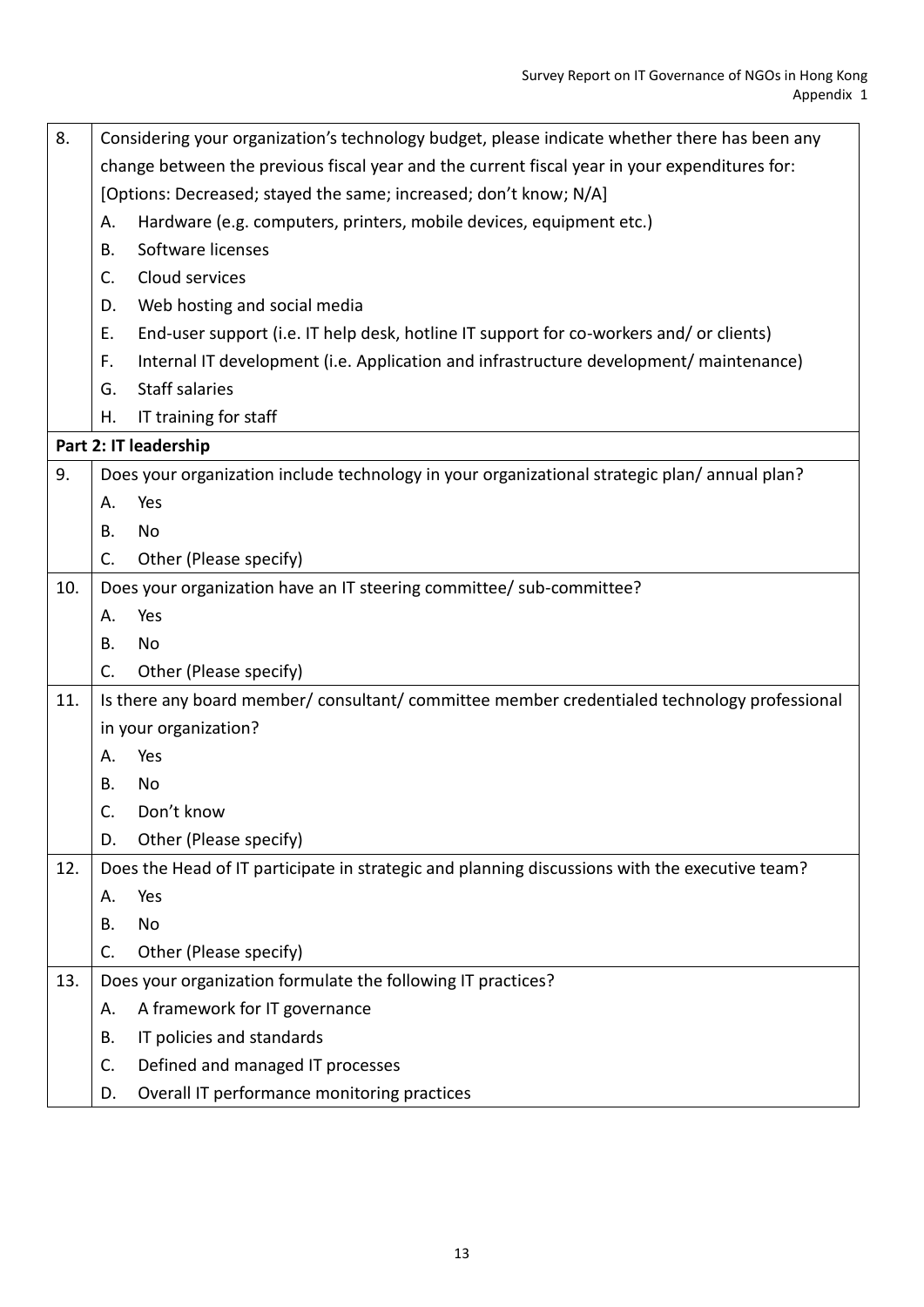| 14. | Please indicate if you agree with the following objectives of IT governance in your organization, on |  |  |  |  |  |
|-----|------------------------------------------------------------------------------------------------------|--|--|--|--|--|
|     | a scale of 1-5 stars, with 1 star being "Strongly Disagree" and 5 stars being "Strongly Agree".      |  |  |  |  |  |
|     | Managing IT risks and avoiding negative incidents<br>Α.                                              |  |  |  |  |  |
|     | Improving service/ operation efficiency<br>В.                                                        |  |  |  |  |  |
|     | C.<br>Ensuring IT development and innovation are aligned with current organization's needs           |  |  |  |  |  |
|     | Complying with the sector and/ or governmental regulations<br>D.                                     |  |  |  |  |  |
| 15. | Thinking about your nonprofit organization, please indicate the degree to which you agree or         |  |  |  |  |  |
|     | disagree with the following statements, on a scale of 1-5, with 1 being "Strongly Disagree" and 5    |  |  |  |  |  |
|     | being "Strongly Agree"?                                                                              |  |  |  |  |  |
|     | Have the technology (hardware and software) to do our day-to-day work effectively.<br>Α.             |  |  |  |  |  |
|     | Have enough skilled staff to support technology functions/ needs.<br>В.                              |  |  |  |  |  |
|     | Have enough IT training to all staff for their day-to-day work.<br>C.                                |  |  |  |  |  |
|     | Effective use of technology for our programmatic work/ our services.<br>D.                           |  |  |  |  |  |
|     | E.<br>Effective use of technology for our fundraising/ development work.                             |  |  |  |  |  |
|     | Effective use of technology for our marketing/communications work.<br>F.                             |  |  |  |  |  |
|     | Part 3: IT practice                                                                                  |  |  |  |  |  |
| 16. | What are the TWO most important drivers of your nonprofit IT initiatives?                            |  |  |  |  |  |
|     | Please select only two responses.                                                                    |  |  |  |  |  |
|     | NGO's strategic direction<br>Α.                                                                      |  |  |  |  |  |
|     | Recent technological trends<br>В.                                                                    |  |  |  |  |  |
|     | C.<br>Service innovation                                                                             |  |  |  |  |  |
|     | Operational effectiveness/ cost reduction<br>D.                                                      |  |  |  |  |  |
|     | E.<br>Data privacy and security concerns                                                             |  |  |  |  |  |
|     | F.<br>Service needs/ end user feedbacks                                                              |  |  |  |  |  |
| 17. | How would you describe the current role of IT, in overall, in your organization?                     |  |  |  |  |  |
|     | (Answer in a scale from Insignificant value – reactive – pro-active)                                 |  |  |  |  |  |
|     | Reactive: responding to organization's needs. IT is technically focused on keeping the normal<br>Α.  |  |  |  |  |  |
|     | operations running and available.                                                                    |  |  |  |  |  |
|     | Pro-active: partnering with the organization to help it innovating and achieving strategic<br>В.     |  |  |  |  |  |
|     | objectives.                                                                                          |  |  |  |  |  |
|     | In between A & B.<br>C.                                                                              |  |  |  |  |  |
|     | Other (Please specify)<br>D.                                                                         |  |  |  |  |  |
| 18. | With reference to the fiscal year 2016-17, what aspects and weighing of funding sources of the IT    |  |  |  |  |  |
|     | initiatives are there within the overall budget for IT (excluding salaries for IT staff)?            |  |  |  |  |  |
|     | Social Welfare Development Fund (SWDF)<br>А.                                                         |  |  |  |  |  |
|     | NGO's recurrent expenditure (每年經常費開支)<br><b>B.</b>                                                   |  |  |  |  |  |
|     | Project funding<br>C.                                                                                |  |  |  |  |  |
|     | Others<br>D.                                                                                         |  |  |  |  |  |
| 19. | If you have indicated "Others" in Q18, please specify the name/s of funding source/s.                |  |  |  |  |  |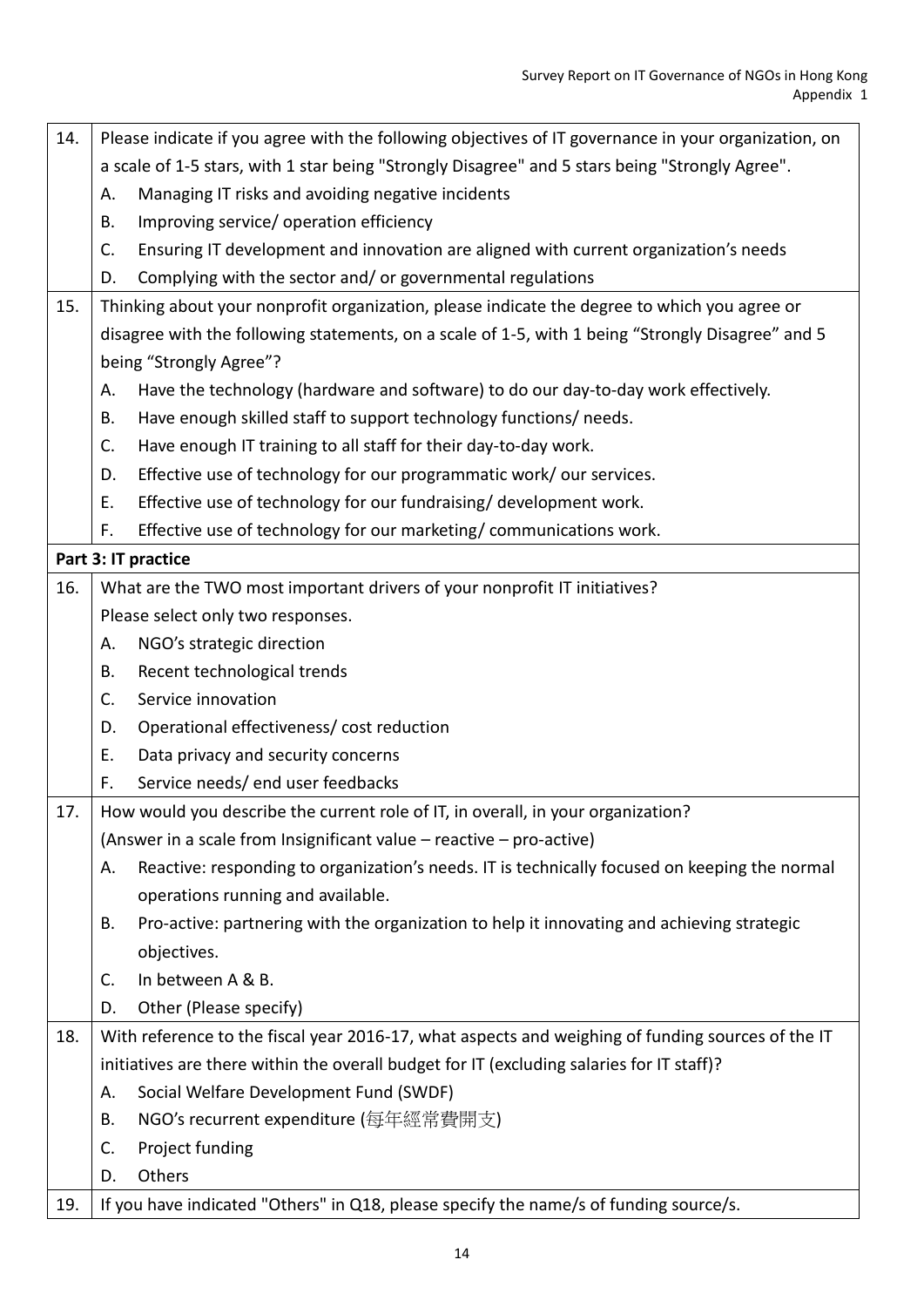| 20. | In prioritizing and allocating the resources on IT initiatives, who are the major stakeholders |
|-----|------------------------------------------------------------------------------------------------|
|     | involved? (Choices: Very involved; involved, kind of, not involved at all)                     |
|     | IT steering committee/ sub-committee<br>Α.                                                     |
|     | Board member/ consultant<br>В.                                                                 |
|     | NGO's senior management (CEO/ Directors)<br>C.                                                 |
|     | Head of IT<br>D.                                                                               |
|     | Central administration (Finance, administration, human resources etc)<br>Ε.                    |
|     | End users' feedbacks (frontline staff, clients)<br>F.                                          |
|     | Part 4: Respondents' demographics                                                              |
| 21. | Respondent's name                                                                              |
| 22. | Job title                                                                                      |
| 23. | Name of organization                                                                           |
| 24. | Contact email                                                                                  |
| 25. | Contact telephone                                                                              |
| 26. | Please select your role within your nonprofit.                                                 |
|     | Please select only one response.                                                               |
|     | Non-IT related executive working at a strategic level (such as CEO/ Director)<br>Α.            |
|     | Main IT decision maker or Head of IT<br><b>B.</b>                                              |
|     | Central administration (Finance, administration, human resources etc)<br>C.                    |
|     | Other (Please specify)<br>D.                                                                   |
| 27. | What is your main area of responsibility?                                                      |
|     | Please select only one response.                                                               |
|     | Service management<br>А.                                                                       |
|     | Information technology<br>Β.                                                                   |
|     | C.<br>Central administration (Finance, administration, human resources etc)                    |
|     | Other (Please specify)<br>D.                                                                   |
| 28. | Please provide the annual recurrent expenditure (每年經常費開支) of your organization. You may        |
|     | take reference from your 2016-17 audited report.                                               |
|     | < HK\$500K<br>Α.                                                                               |
|     | HK\$500,001-1,500,000<br>B.                                                                    |
|     | HK\$1,500,001-5,000,000<br>C.                                                                  |
|     | HK\$5,000,001-10,000,000<br>D.                                                                 |
|     | HK\$10,000,001 - 50,000,000<br>E.                                                              |
|     | HK\$50,000,001 - 100,000,000<br>F.                                                             |
|     | HK\$100,000,001-250,000,000<br>G.                                                              |
|     | > HK\$250M<br>Η.                                                                               |
| 29. | How many full time staff do you have in your organization?                                     |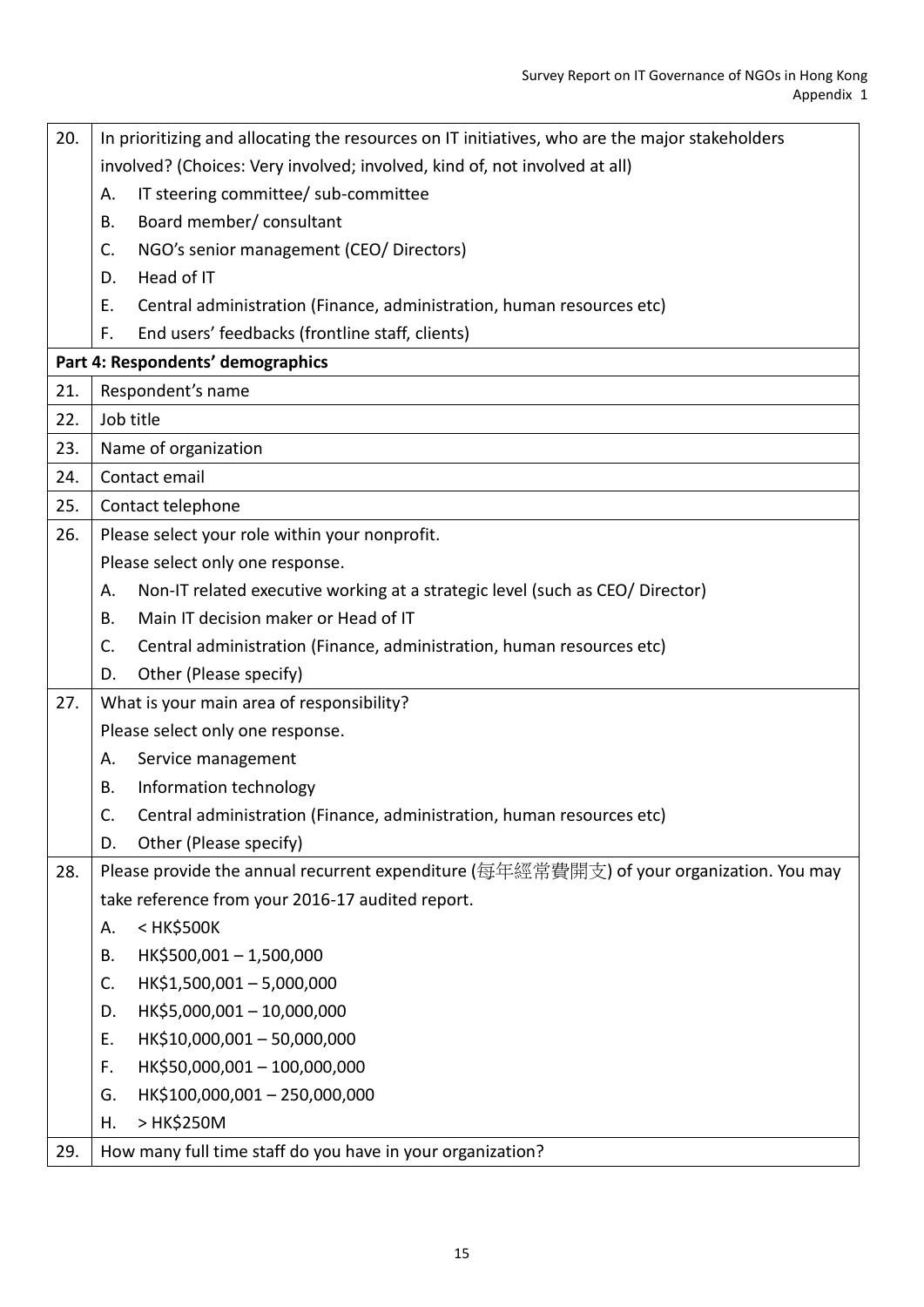

# **Figures and Tables of Major Findings**

# **Figure 2 Size of NGOs (N=77)**

| <b>Size</b>       | <b>Annual Recurrent Expenditure</b>               | % of Respondents |
|-------------------|---------------------------------------------------|------------------|
| <b>Small</b>      | <hk\$500,001< th=""><th>14.3%</th></hk\$500,001<> | 14.3%            |
|                   | HK\$500,001-1,500,000                             |                  |
| <b>Medium</b>     | HK\$1,500,001-5,000,000                           | 41.5%            |
|                   | HK\$5,000,001-10,000,000                          |                  |
|                   | HK\$10,000,001 - 50,000,000                       |                  |
| Large             | HK\$50,000,001-100,000,000                        | 19.5%            |
|                   | HK\$100,000,001-250,000,000                       |                  |
| <b>Very large</b> | > HK\$250M                                        | 24.7%            |
|                   | Total                                             | 100%             |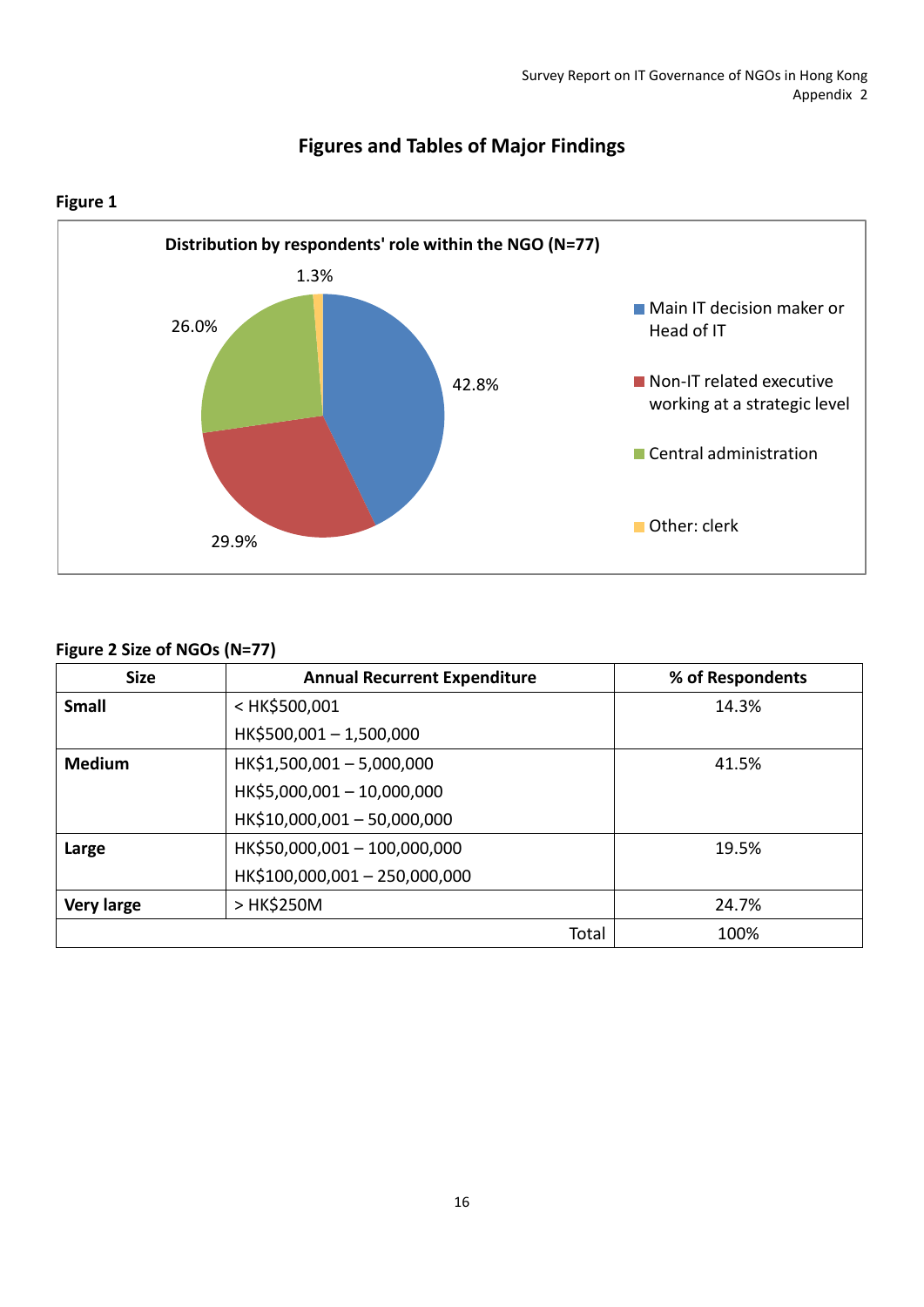|                   | Average # of IT Staff | Average # of NGO staff<br>supported by each IT |
|-------------------|-----------------------|------------------------------------------------|
|                   |                       | staff                                          |
| <b>Small</b>      | 0.36                  | 6                                              |
| <b>Medium</b>     | 0.82                  | 41                                             |
| Large             | 2.43                  | 155                                            |
| <b>Very Large</b> | 7.50                  | 247                                            |

# **Figure 3 Average number of IT staff and staff supported by each IT staff**

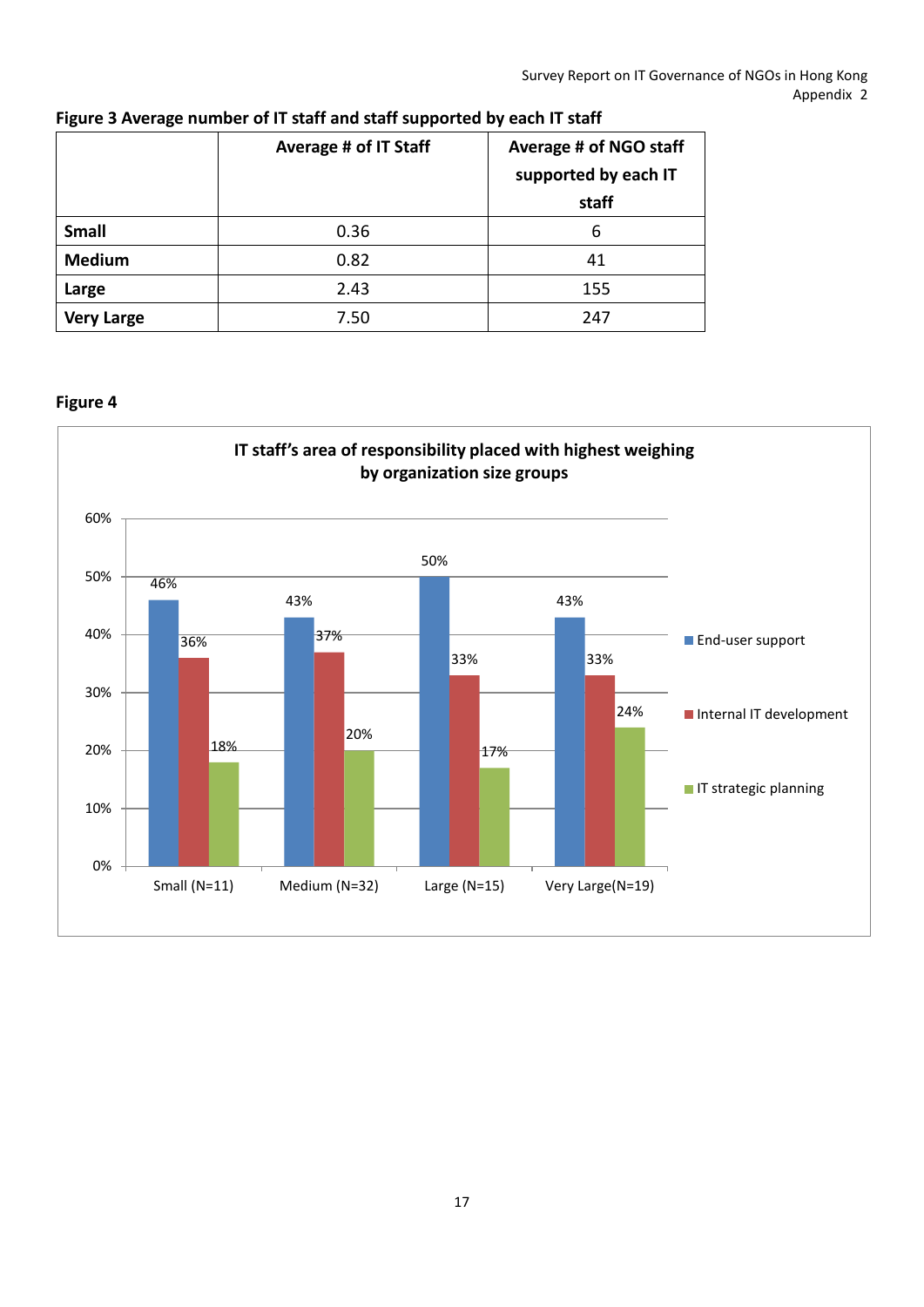

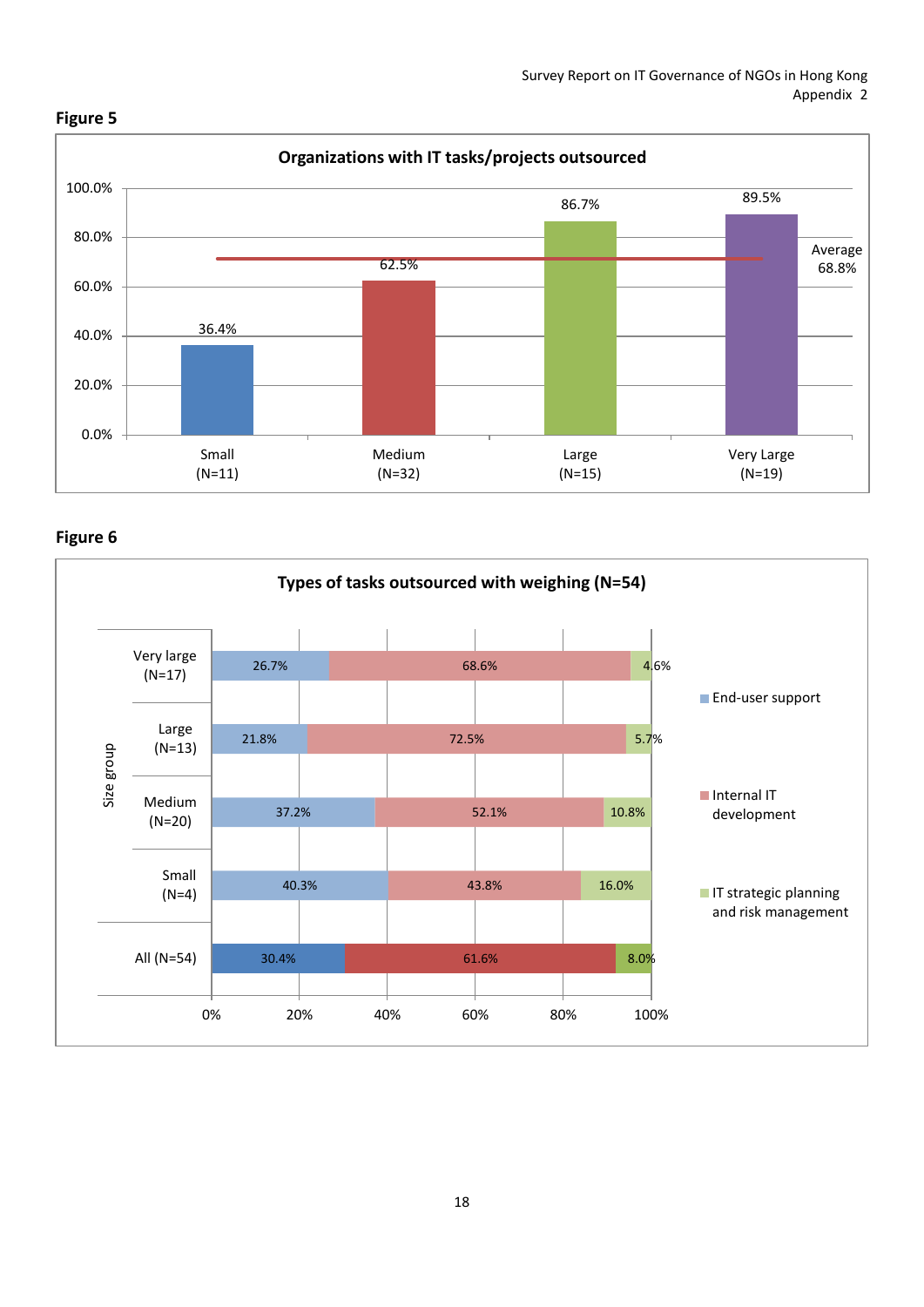

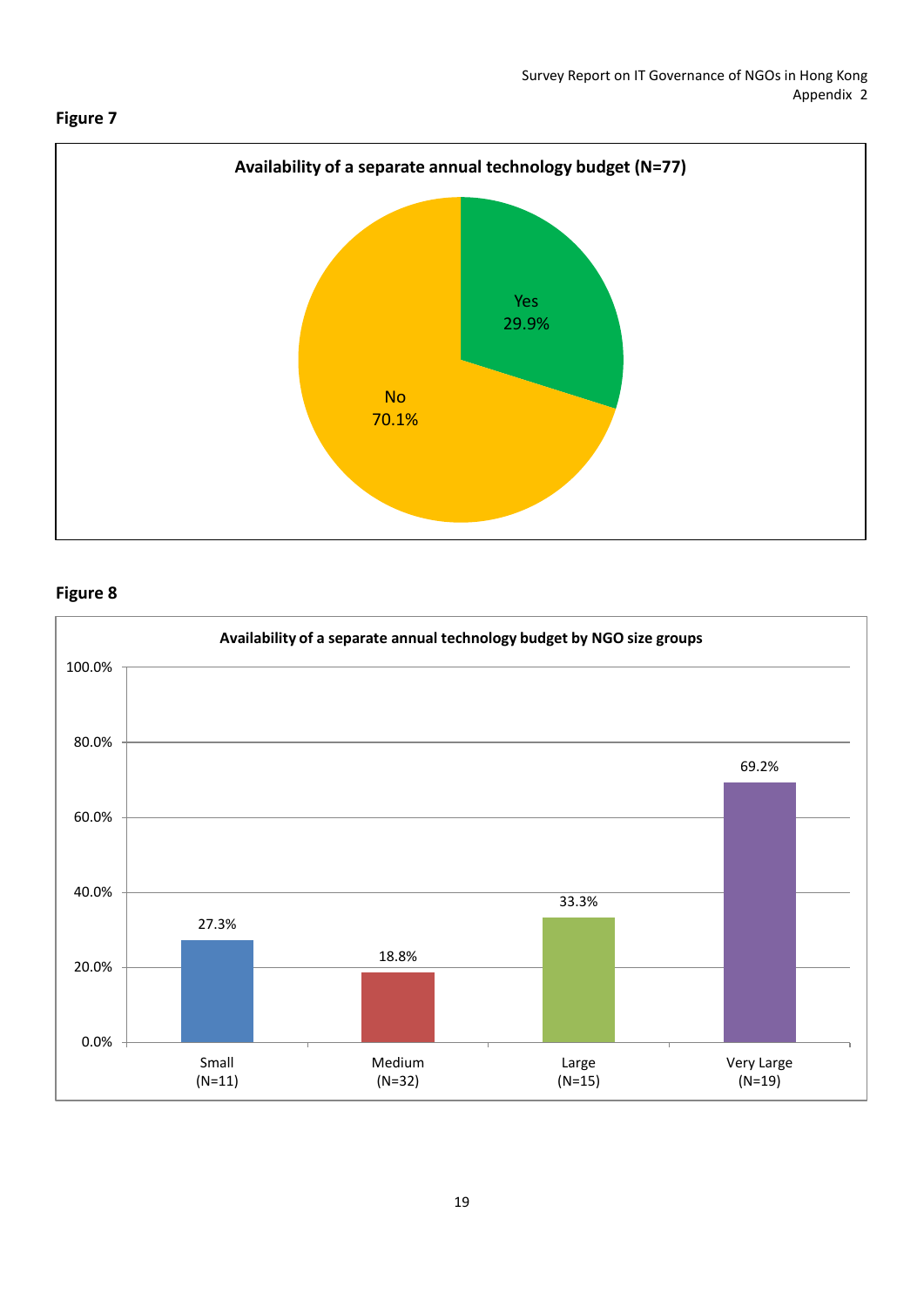

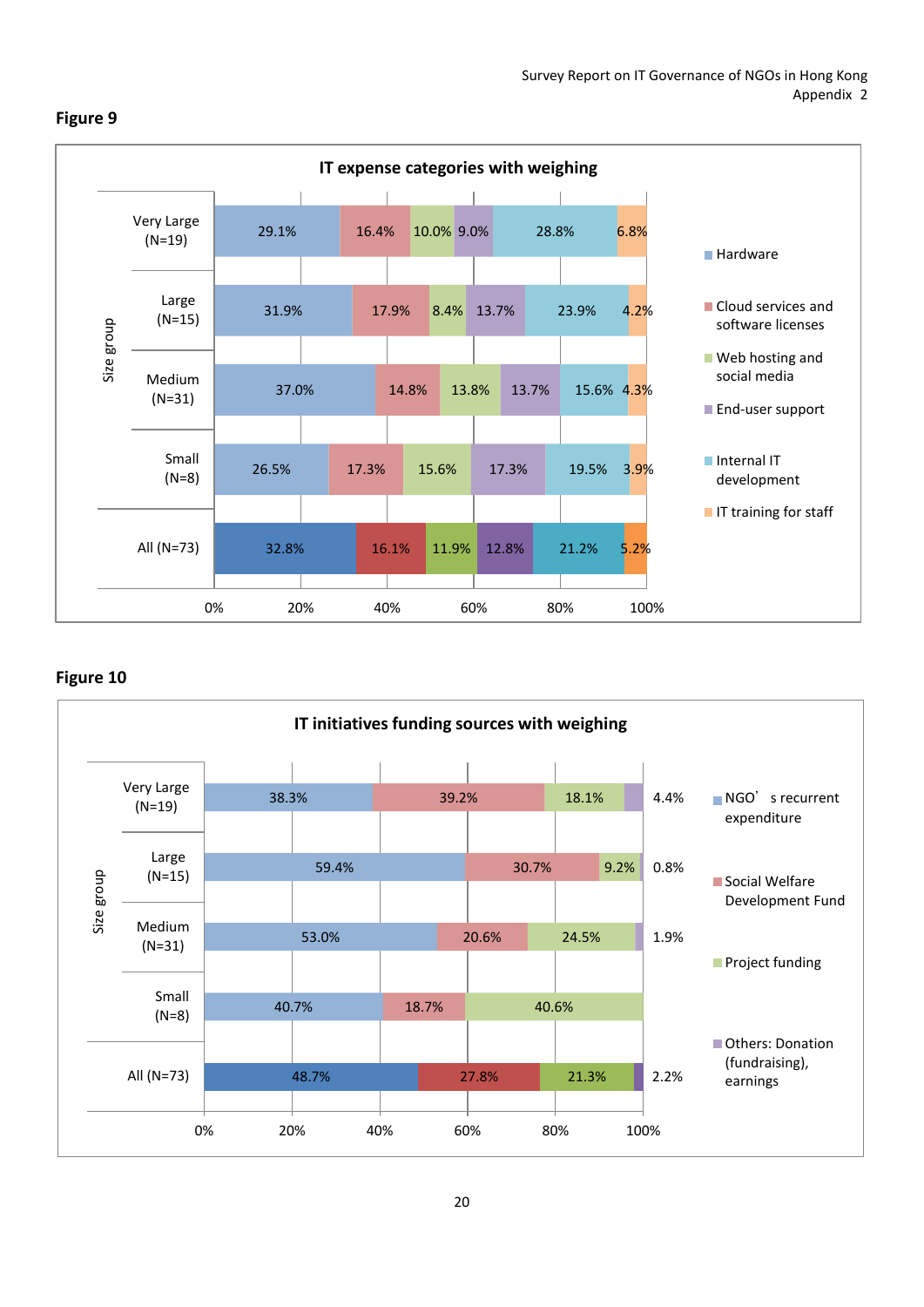

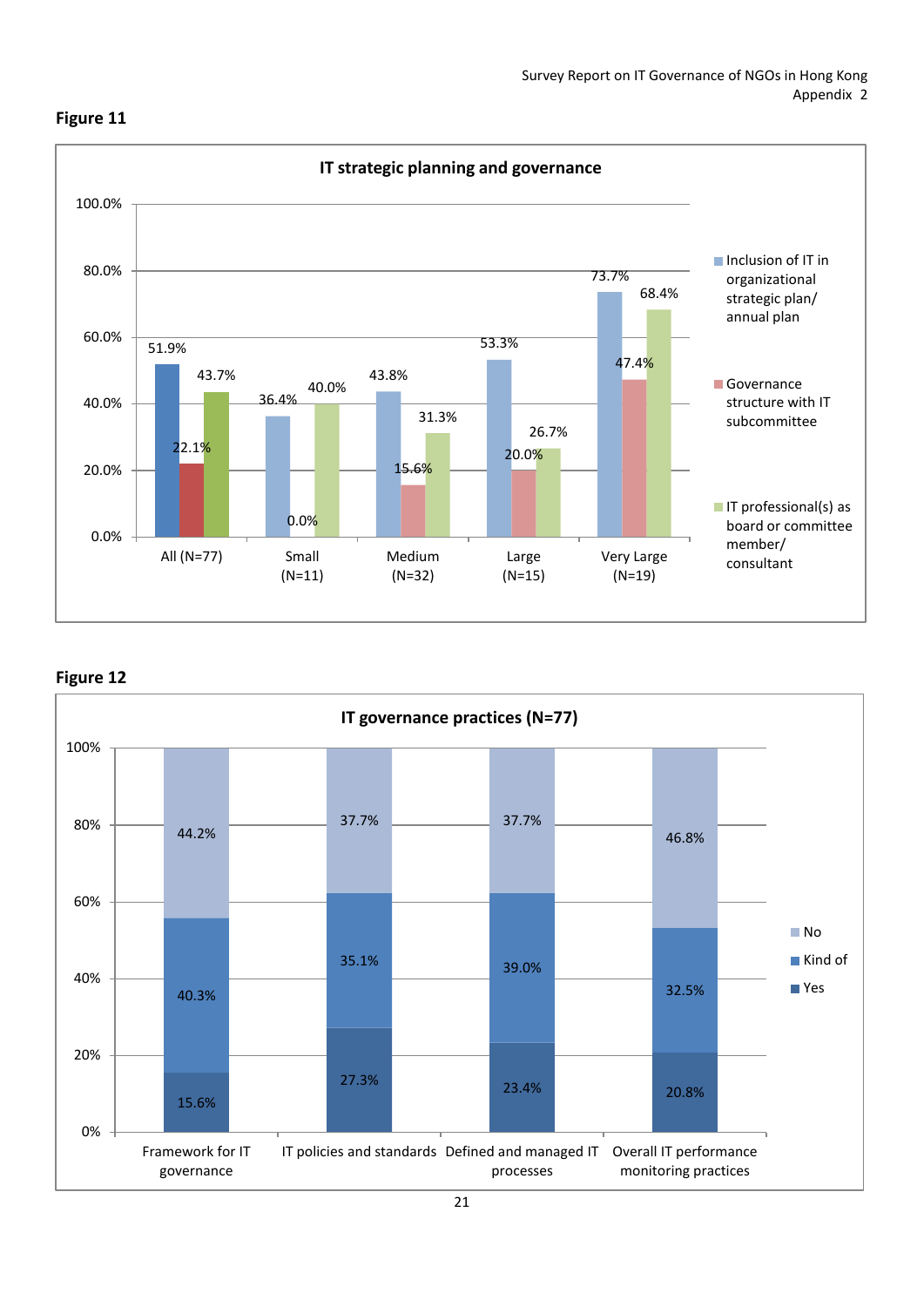

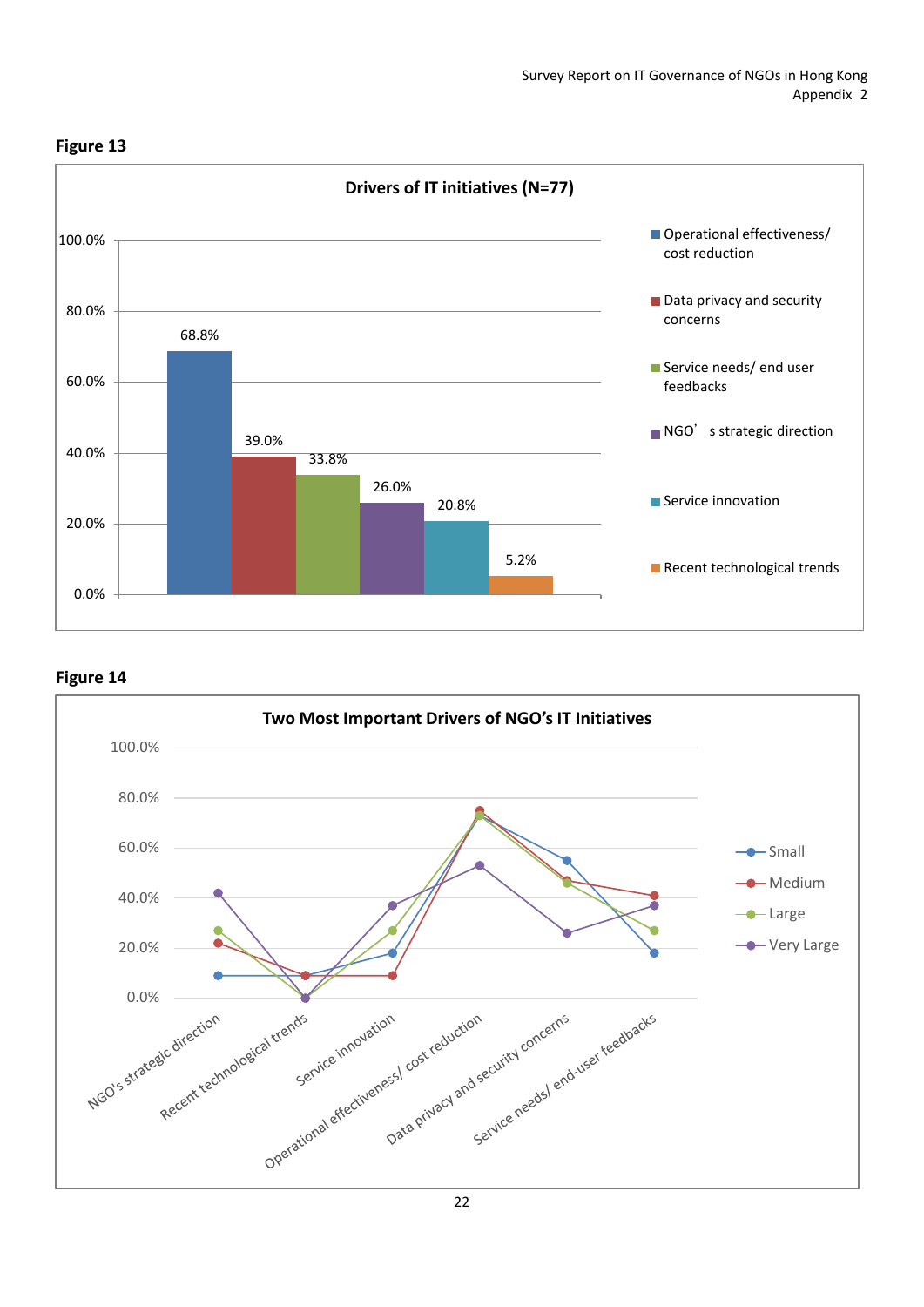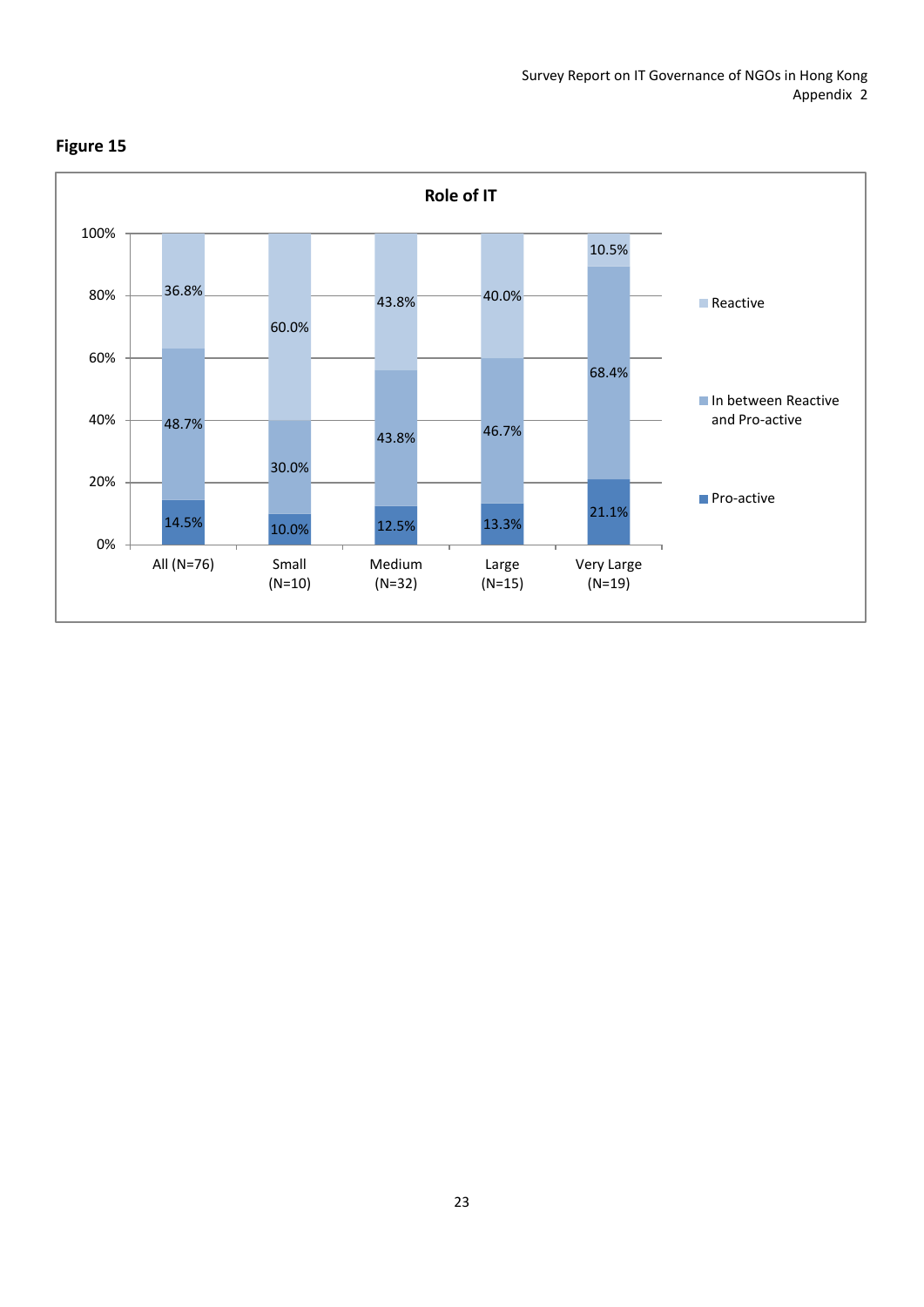# **Survey Results**

| Table 1: Distribution by respondents' role within the NGO (Q27)25    |  |
|----------------------------------------------------------------------|--|
|                                                                      |  |
|                                                                      |  |
|                                                                      |  |
|                                                                      |  |
| Table 6: Organizations with IT tasks/projects outsourced (Q3)  26    |  |
|                                                                      |  |
|                                                                      |  |
|                                                                      |  |
|                                                                      |  |
|                                                                      |  |
|                                                                      |  |
|                                                                      |  |
|                                                                      |  |
| Table 15: Two Most Important Drivers of NGO's IT Initiative (Q15) 34 |  |
|                                                                      |  |
| Table 17: IT initiatives funding source with weighing (Q17)34        |  |
| Table 18: Major stakeholders in IT resource allocation (Q19) 35      |  |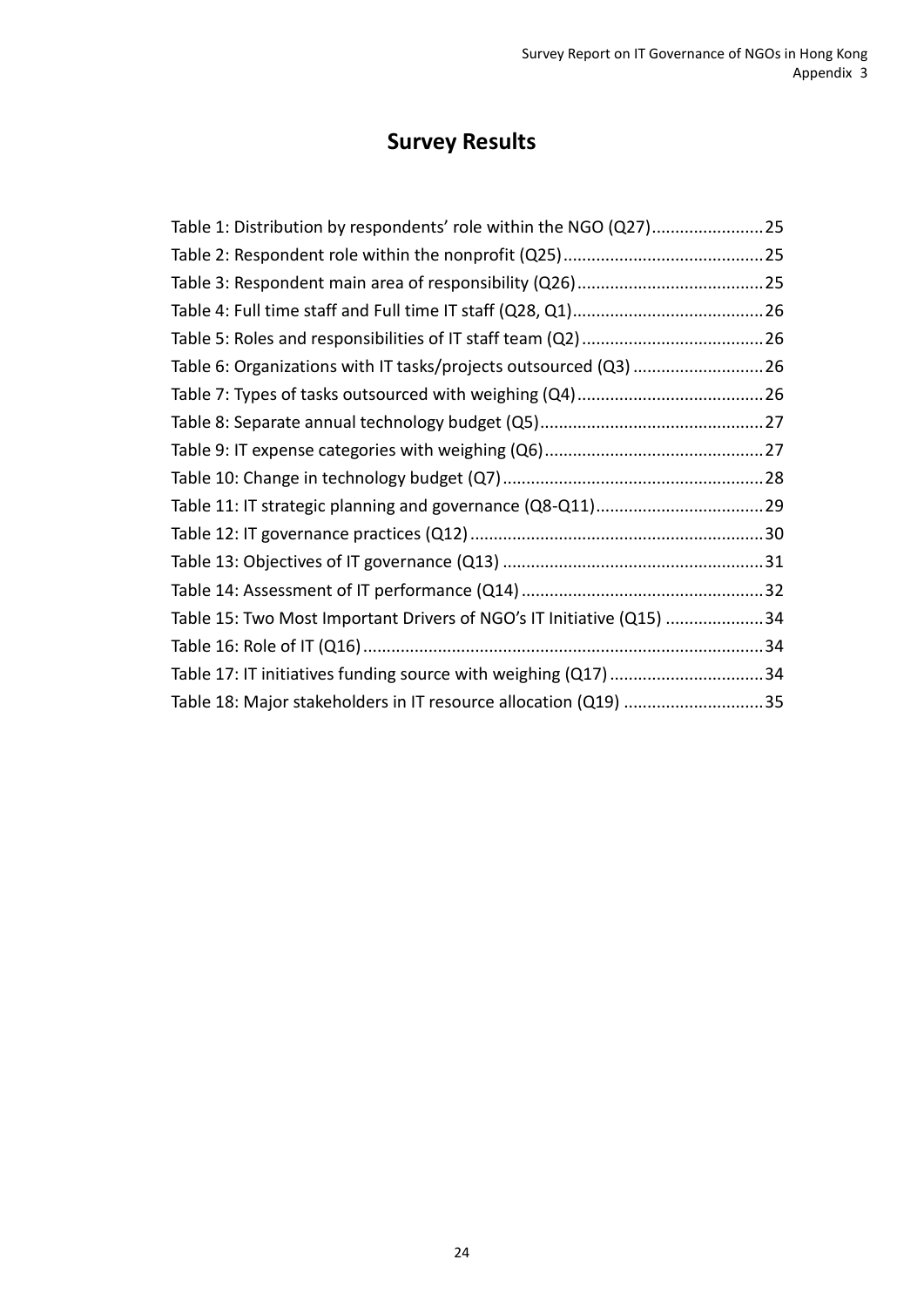# **Respondent Demographics**

| <b>Sizes</b> | <b>Annual Recurrent Expenditure</b>                                 |          | $\mathsf{n}$ | %     |
|--------------|---------------------------------------------------------------------|----------|--------------|-------|
|              | <hk\$500,001< td=""><td></td><td>8</td><td>10.4</td></hk\$500,001<> |          | 8            | 10.4  |
| Small        | HK\$500,001-1,500,000                                               |          | 3            | 3.9   |
|              |                                                                     | subtotal | 11           | 14.3  |
|              | HK\$1,500,001 - 5,000,000                                           |          | 11           | 14.3  |
| Medium       | HK\$5,000,001 - 10,000,000                                          |          | 6            | 7.8   |
|              | HK\$10,000,001 - 50,000,000                                         |          | 15           | 19.5  |
|              |                                                                     | subtotal | 32           | 41.6  |
| Large        | HK\$50,000,000 - 100,000,000                                        |          | 8            | 10.4  |
|              | HK\$100,000,001 - 250,000,000                                       |          | 7            | 9.1   |
|              |                                                                     | subtotal | 15           | 19.5  |
| Very Large   | > HK\$250,000,000                                                   |          | 19           | 24.7  |
|              |                                                                     | subtotal | 19           | 24.7  |
|              |                                                                     | Total    | 77           | 100.0 |

# <span id="page-27-0"></span>**Table 1: Distribution by respondents' role within the NGO (Q27)**

# <span id="page-27-1"></span>**Table 2: Respondents' role within the nonprofit (Q25)**

|                        |              | All   |                | <b>Small</b> |              | <b>Medium</b> |                | Large |          | <b>Very Large</b> |
|------------------------|--------------|-------|----------------|--------------|--------------|---------------|----------------|-------|----------|-------------------|
| <b>Roles</b>           | n            | %     | n              | %            | N            | %             | n              | %     | n        | %                 |
| Central administration | 20           | 26.0  | 5              | 6.5          | 12           | 15.6          | 3              | 3.9   | 17       | 22.1              |
| Main IT decision       | 33           | 42.9  | 2              | 2.6          | 6            | 7.8           | 8              | 10.4  | 2        | 2.6               |
| maker or Head of IT    |              |       |                |              |              |               |                |       |          |                   |
| Non-IT related         |              |       |                |              |              |               |                |       |          |                   |
| executive working at a | 23           | 29.9  | $\overline{4}$ | 5.2          | 13           | 16.9          | $\overline{4}$ | 5.2   | $\Omega$ | 0.0               |
| strategic level        |              |       |                |              |              |               |                |       |          |                   |
| Other: clerk           | $\mathbf{1}$ | 1.3   | 0              | 0.0          | $\mathbf{1}$ | 1.3           | $\mathbf{0}$   | 0.0   | 0        | 0.0               |
| Total                  | 77           | 100.0 | 11             | 14.3         | 32           | 41.6          | 15             | 19.5  | 19       | 24.7              |

#### <span id="page-27-2"></span>**Table 3: Respondents' main area of responsibility (Q26)**

|                              | All |       |                | <b>Small</b> |    | <b>Medium</b> |    | Large |              | <b>Very Large</b> |
|------------------------------|-----|-------|----------------|--------------|----|---------------|----|-------|--------------|-------------------|
| <b>Main Responsibilities</b> | n   | %     | n              | %            | N  | %             | n  | %     | n            | %                 |
| Service management           | 18  | 23.4  | 3              | 3.9          | 10 | 13.0          | 4  | 5.2   | $\mathbf{1}$ | 1.3               |
| Information technology       | 26  | 33.8  | $\overline{2}$ | 2.6          | 5  | 6.5           | 5. | 6.5   | 14           | 18.2              |
| Central administration       | 24  | 31.2  | $\overline{4}$ | 5.2          | 13 | 16.9          | 5  | 6.5   | 2            | 2.6               |
| Other                        | q   | 11.7  | $\overline{2}$ | 2.6          | 4  | 5.2           | 1  | 1.3   | 2            | 2.6               |
| Total                        |     | 100.0 | 11             | 14.3         | 32 | 41.6          | 15 | 19.5  | 19           | 24.7              |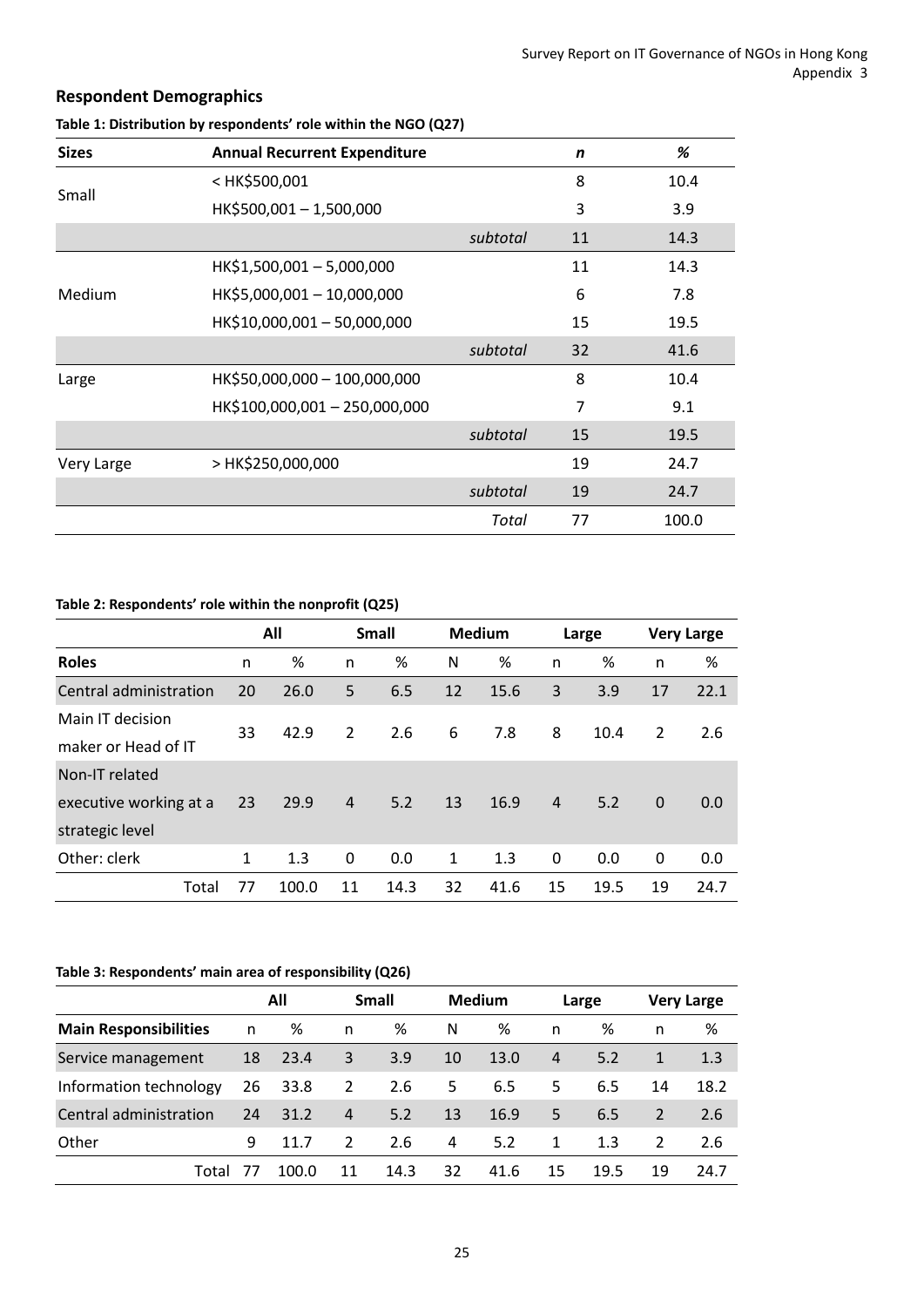# **Technology Investment**

# <span id="page-28-0"></span>**Table 4: Full time staff and Full time IT staff (Q28, Q1)**

|              |                      |                      | Average no. of NGO |
|--------------|----------------------|----------------------|--------------------|
| <b>Sizes</b> | Average no. of staff | Average no. IT staff | staff supported by |
|              |                      |                      | each IT staff      |
| Small        | 8.73                 | 0.36                 | 6                  |
| Medium       | 36.97                | 0.82                 | 41                 |
| Large        | 334.87               | 2.43                 | 155                |
| Very Large   | 1466.89              | 7.50                 | 247                |

#### <span id="page-28-1"></span>**Table 5: Roles and responsibilities of IT staff team (Q2)**

|                         | All |       |                | <b>Small</b> |    | <b>Medium</b> | Large    |       |    | <b>Very Large</b> |  |  |
|-------------------------|-----|-------|----------------|--------------|----|---------------|----------|-------|----|-------------------|--|--|
| <b>Roles</b>            | n   | ℅     | n              | %            | n  | %             | n        | %     | n  | ℅                 |  |  |
| End user support        | 42  | 51.9  | $\overline{4}$ | 44.4         | 14 | 43.8          | 11       | 68.8  | 13 | 54.2              |  |  |
| Internal IT Development | 29  | 35.8  | 3              | 33.3         | 13 | 40.6          | 5        | 31.3  | 8  | 33.3              |  |  |
| IT strategic planning   | 10  | 12.3  | 2              | 22.2         | 5  | 15.6          | $\Omega$ | 0.0   | 3  | 12.5              |  |  |
| Total                   | 64  | 100.0 | 6              | 100.0        | 25 | 100.0         | 16       | 100.0 | 19 | 100.0             |  |  |

\*Remark: including those with more than one mostly highly weighed area of responsibility

#### <span id="page-28-2"></span>**Table 6: Organizations with IT tasks/projects outsourced (Q3)**

|              |    | Yes   |                | <b>No</b> |
|--------------|----|-------|----------------|-----------|
| <b>Sizes</b> | n  | %     | n              | %         |
| Small        | 4  | 36.4% | 7              | 63.64%    |
| Medium       | 20 | 62.5% | 12             | 37.50%    |
| Large        | 13 | 86.7% | $\overline{2}$ | 13.33%    |
| Very Large   | 17 | 89.5% | 2              | 10.53%    |
| Average      |    | 68.8% |                | 31.2%     |

#### <span id="page-28-3"></span>**Table 7: Types of tasks outsourced with weighing (Q4)**

|                         | All       | <b>Small</b> |           | Large     | <b>Very Large</b> |
|-------------------------|-----------|--------------|-----------|-----------|-------------------|
|                         | (n=54)    | $(n=4)$      | $(n=20)$  | $(n=13)$  | (n=17)            |
| Types of IT tasks       | Average % | Average %    | Average % | Average % | Average %         |
| End user support        | 30.4      | 40.3         | 37.2      | 21.8      | 26.7              |
| Internal IT development | 61.6      | 43.8         | 52.1      | 72.5      | 68.6              |
| IT strategic planning   | 8.0       | 16.0         | 10.8      | 5.7       | 4.6               |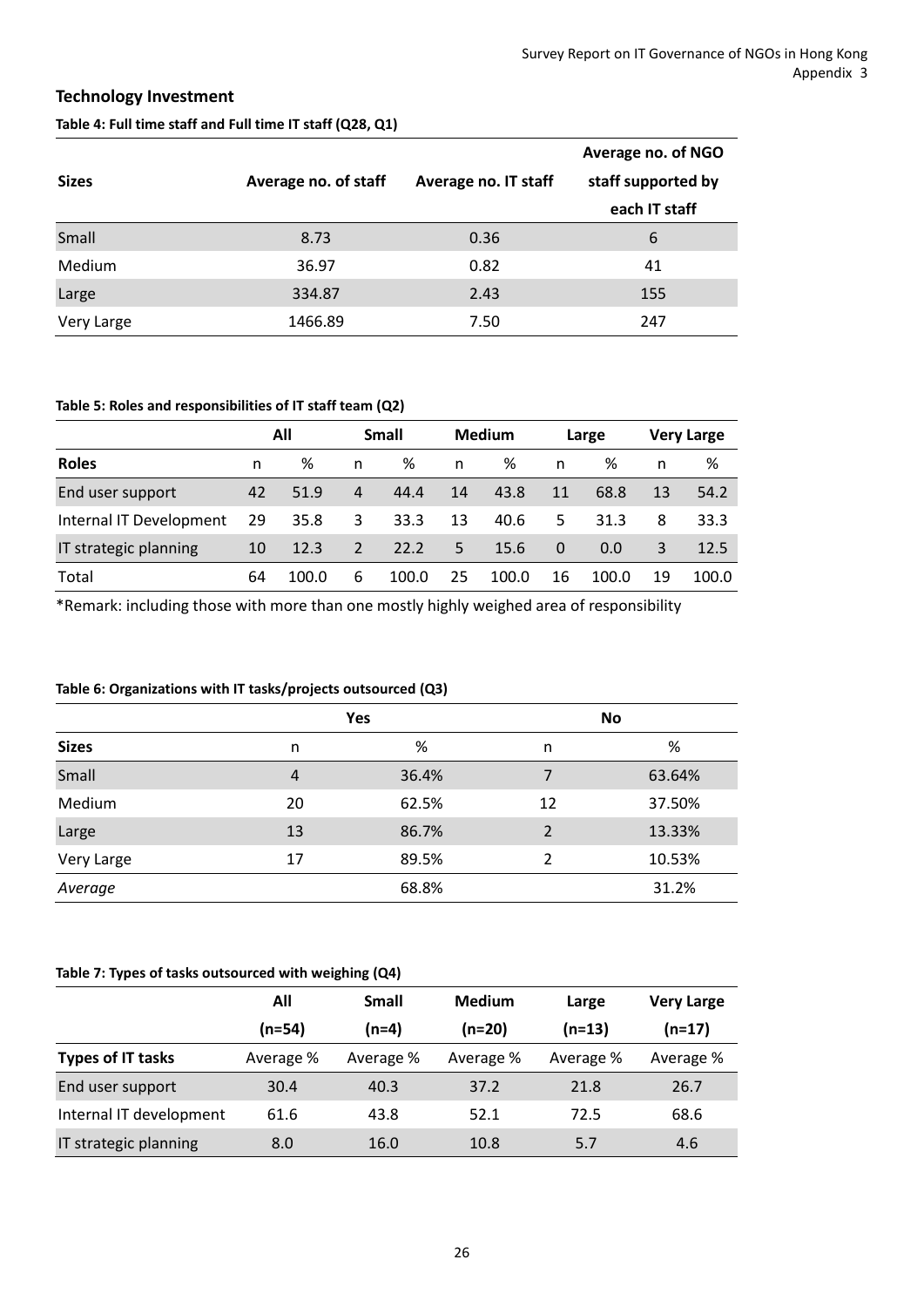# <span id="page-29-0"></span>**Table 8: Separate annual technology budget (Q5)**

|                   |   | Yes    |                            | No |        |  |
|-------------------|---|--------|----------------------------|----|--------|--|
| <b>Sizes</b>      |   | %      | Average overall            |    | %      |  |
|                   | n |        | technology spending (HK\$) | n  |        |  |
| Small $(N=11)$    | 3 | 27.27% | 26,666.7                   | 8  | 72.73% |  |
| Medium (N=32)     | 6 | 18.75% | 133,333.3                  | 26 | 81.25% |  |
| Large $(N=15)$    | 5 | 33.33% | 2,883,500.0                | 10 | 66.67% |  |
| Very Large (N=19) | 9 | 47.37% | 2,870,215.7                | 10 | 52.63% |  |

# <span id="page-29-1"></span>**Table 9: IT expense categories with weighing (Q6)**

|                              | All       | <b>Small</b> | <b>Medium</b> | Large     | <b>Very Large</b> |  |
|------------------------------|-----------|--------------|---------------|-----------|-------------------|--|
|                              | $(n=73)$  | $(n=8)$      | $(n=31)$      | $(n=15)$  | $(n=19)$          |  |
| <b>Types of IT tasks</b>     | Average % | Average %    | Average %     | Average % | Average %         |  |
| Hardware                     | 32.8      | 26.5         | 37.0          | 31.9      | 29.1              |  |
| Cloud services and software  | 16.1      | 17.3         | 14.8          | 17.9      | 16.4              |  |
| licenses                     |           |              |               |           |                   |  |
| Web hosting and social media | 11.9      | 15.6         | 13.8          | 8.4       | 10.0              |  |
| End-user support             | 12.8      | 17.3         | 13.7          | 13.7      | 9.0               |  |
| Internal IT development      | 21.2      | 19.5         | 15.6          | 23.9      | 28.8              |  |
| IT training for staff        | 5.2       | 3.9          | 4.3           | 4.2       | 6.8               |  |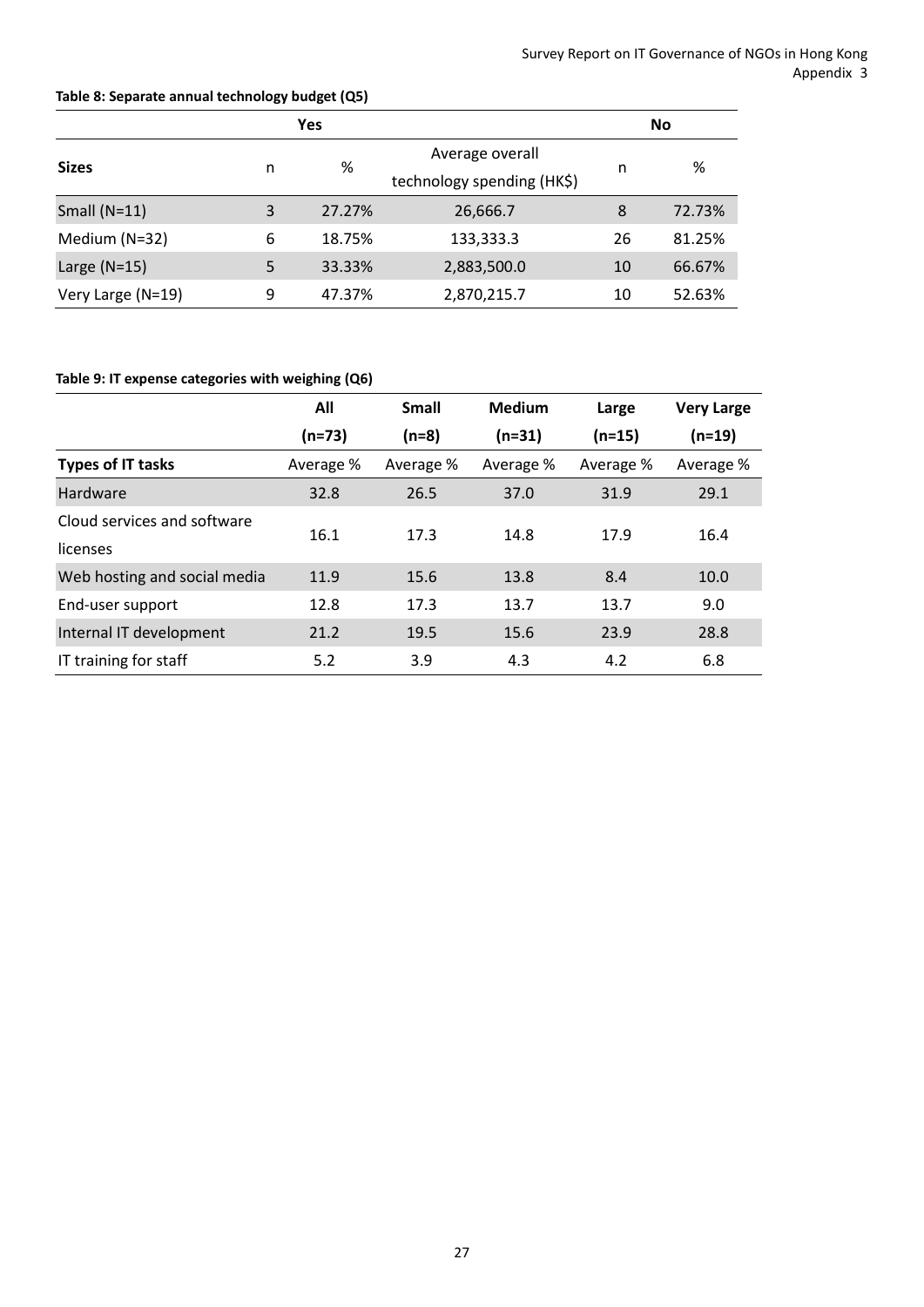# <span id="page-30-0"></span>**Table 10: Change in technology budget (Q7)**

|                              |                  | <b>Increased</b> |                | <b>Stayed the same</b> |                  | <b>Decreased</b> |
|------------------------------|------------------|------------------|----------------|------------------------|------------------|------------------|
|                              | n                | %                | n              | %                      | n                | %                |
| Small $(N=11)$               |                  |                  |                |                        |                  |                  |
| Hardware                     | $\overline{2}$   | 18.2             | 6              | 54.5                   | $\pmb{0}$        | 0.0              |
| Software licenses            | $\overline{2}$   | 18.2             | 7              | 63.6                   | 0                | 0.0              |
| Cloud services               | $\overline{2}$   | 18.2             | 5              | 45.5                   | $\pmb{0}$        | 0.0              |
| Web hosting and social media | 5                | 45.5             | 3              | 27.3                   | 0                | 0.0              |
| End-user support             | $\boldsymbol{0}$ | 0.0              | 5              | 45.5                   | $\mathbf{1}$     | 9.1              |
| Internal IT development      | 3                | 27.3             | 6              | 54.5                   | 0                | 0.0              |
| <b>Staff salaries</b>        | $\mathbf 0$      | 0.0              | 6              | 54.5                   | $\mathbf 0$      | 0.0              |
| IT training for staff        | 0                | 0.0              | 7              | 63.6                   | 0                | 0.0              |
| Medium (N=32)                |                  |                  |                |                        |                  |                  |
| Hardware                     | 12               | 37.5             | 19             | 59.4                   | $\mathbf 0$      | 0.0              |
| Software licenses            | $\overline{7}$   | 21.9             | 21             | 65.6                   | $\mathbf{1}$     | 3.1              |
| Cloud services               | 6                | 18.8             | 15             | 46.9                   | $\mathbf 0$      | 0.0              |
| Web hosting and social media | 10               | 31.3             | 19             | 59.4                   | 0                | 0.0              |
| End-user support             | $\overline{4}$   | 12.5             | 22             | 68.8                   | $\mathbf{1}$     | 3.1              |
| Internal IT development      | 8                | 25.0             | 17             | 53.1                   | 0                | 0.0              |
| <b>Staff salaries</b>        | 9                | 28.1             | 11             | 34.4                   | $\mathbf 0$      | 0.0              |
| IT training for staff        | 5                | 15.6             | 15             | 46.9                   | $\mathbf{1}$     | 3.1              |
| Large $(N=15)$               |                  |                  |                |                        |                  |                  |
| Hardware                     | 6                | 40.0             | 8              | 53.3                   | $\mathbf 0$      | 0.0              |
| Software licenses            | 5                | 33.3             | 9              | 60.0                   | 0                | 0.0              |
| Cloud services               | $\overline{4}$   | 26.7             | 6              | 40.0                   | $\mathbf{1}$     | 6.7              |
| Web hosting and social media | 3                | 20.0             | 10             | 66.7                   | 0                | 0.0              |
| End-user support             | $\overline{4}$   | 26.7             | 8              | 53.3                   | $\boldsymbol{0}$ | 0.0              |
| Internal IT development      | 8                | 53.3             | 5              | 33.3                   | 0                | 0.0              |
| <b>Staff salaries</b>        | 9                | 60.0             | 3              | 20.0                   | $\boldsymbol{0}$ | 0.0              |
| IT training for staff        | $\mathbf{1}$     | 6.7              | 11             | 73.3                   | $\pmb{0}$        | 0.0              |
| Very Large (N=19)            |                  |                  |                |                        |                  |                  |
| Hardware                     | 6                | 31.6             | 12             | 63.2                   | $\pmb{0}$        | 0.0              |
| Software licenses            | 7                | 36.8             | 10             | 52.6                   | $\mathbf{1}$     | 5.3              |
| Cloud services               | 8                | 42.1             | $\overline{7}$ | 36.8                   | $\overline{2}$   | 10.5             |
| Web hosting and social media | $\overline{2}$   | 10.5             | 14             | 73.7                   | $\overline{2}$   | 10.5             |
| End-user support             | $\overline{7}$   | 36.8             | 10             | 52.6                   | $\mathbf{1}$     | 5.3              |
| Internal IT development      | 11               | 57.9             | 6              | 31.6                   | $\mathbf{1}$     | 5.3              |
| <b>Staff salaries</b>        | 15               | 78.9             | 3              | 15.8                   | $\pmb{0}$        | 0.0              |
| IT training for staff        | 6                | 31.6             | 12             | 63.2                   | 0                | 0.0              |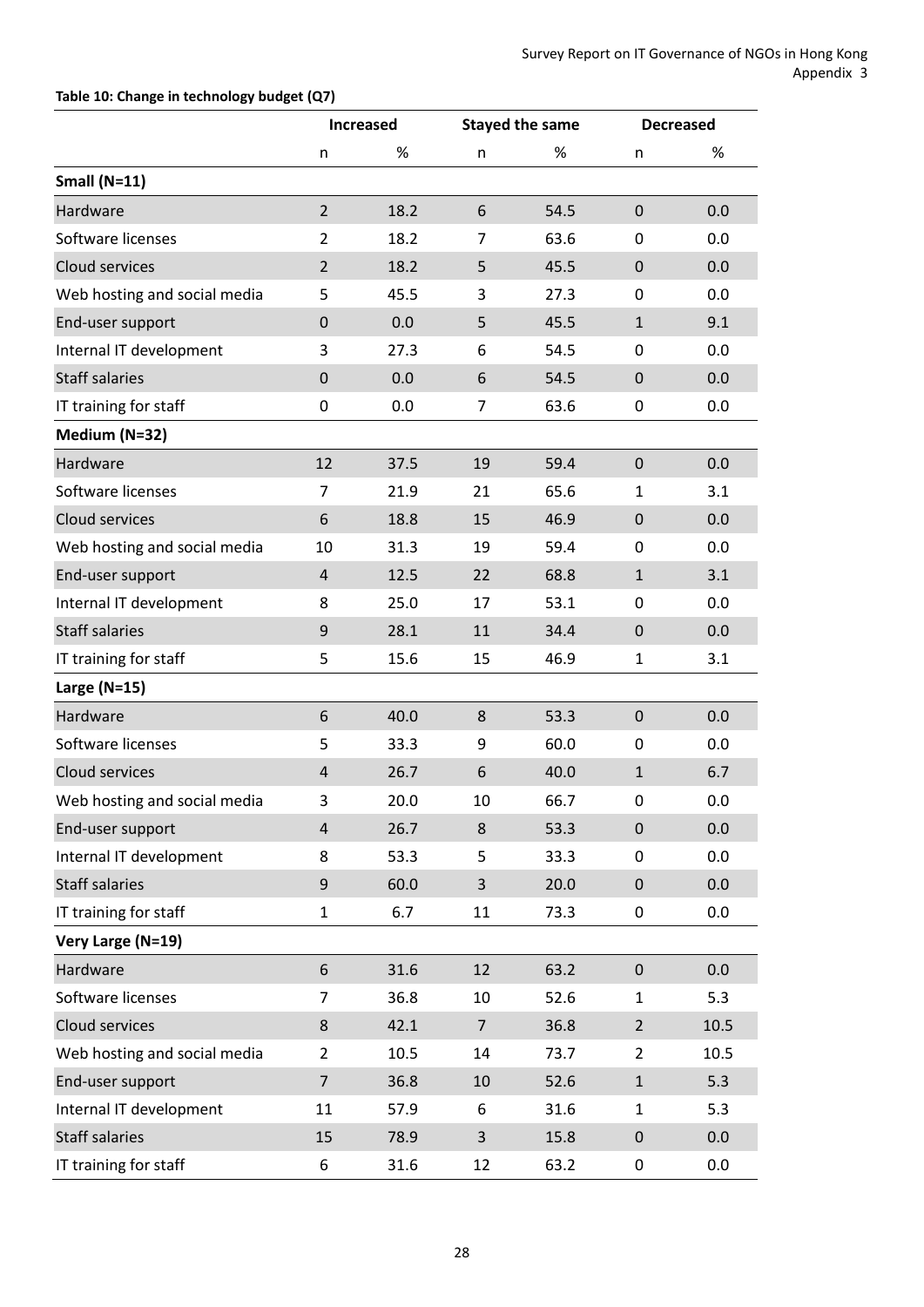# **Technology leadership**

# <span id="page-31-0"></span>**Table 11: IT strategic planning and governance (Q8-Q11)**

|                             |    | All<br><b>Small</b> |                |      | <b>Medium</b> |      | <b>Very Large</b><br>Large |      |    |      |
|-----------------------------|----|---------------------|----------------|------|---------------|------|----------------------------|------|----|------|
| <b>Descriptions</b>         | n  | %                   | n              | %    | n             | %    | n                          | %    | n  | %    |
| Inclusion of IT in          |    |                     |                |      |               |      |                            |      |    |      |
| organizational strategic    | 40 | 51.9                | $\overline{4}$ | 36.4 | 14            | 43.8 | 8                          | 53.3 | 14 | 73.7 |
| plan/annual plan            |    |                     |                |      |               |      |                            |      |    |      |
| Governance structure with   | 17 | 22.1                | $\Omega$       | 0.0  | 5             | 15.6 | 3                          | 20.0 | 9  | 47.4 |
| IT subcommittee             |    |                     |                |      |               |      |                            |      |    |      |
| IT professional(s) as board |    |                     |                |      |               |      |                            |      |    |      |
| or committee                | 31 | 40.3                | $\overline{4}$ | 36.4 | 10            | 31.3 | $\overline{4}$             | 26.7 | 13 | 68.4 |
| member/consultant           |    |                     |                |      |               |      |                            |      |    |      |
| Head of IT participate in   |    |                     |                |      |               |      |                            |      |    |      |
| strategic planning with     | 35 | 45.5                | 3              | 27.3 | 10            | 31.3 | 8                          | 53.3 | 14 | 73.7 |
| senior management           |    |                     |                |      |               |      |                            |      |    |      |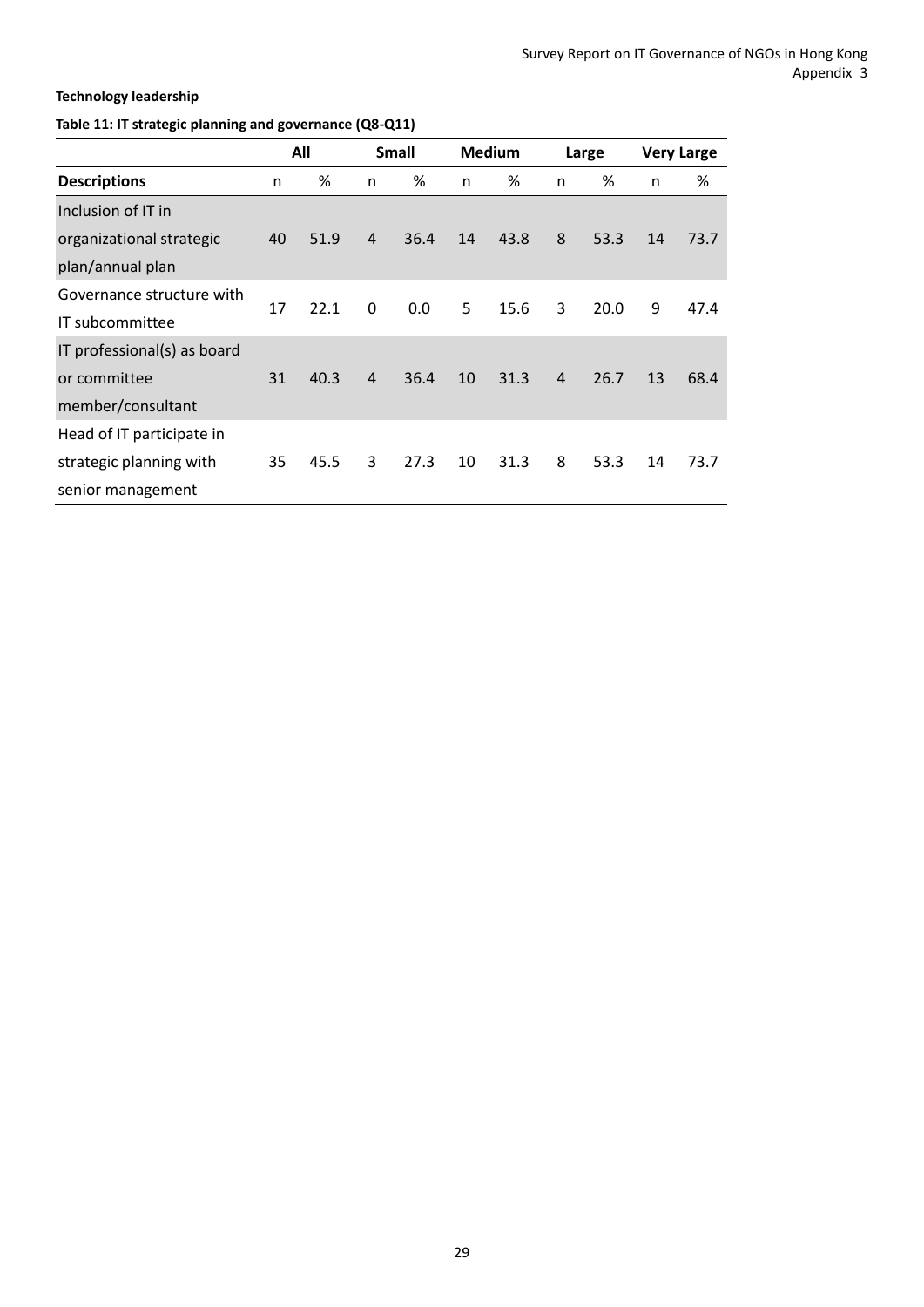# <span id="page-32-0"></span>**Table 12: IT governance practices (Q12)**

|                                   |                | <b>Yes</b> |                  | <b>Kind of</b> |              | <b>No</b> |  |
|-----------------------------------|----------------|------------|------------------|----------------|--------------|-----------|--|
|                                   | n              | %          | n                | %              | n            | %         |  |
| Small $(N=11)$                    |                |            |                  |                |              |           |  |
| Framework for IT governance       | $\overline{2}$ | 18.2%      | $\boldsymbol{0}$ | 0.0%           | 9            | 81.8%     |  |
| IT policies and standards         | 2              | 18.2%      | 1                | 9.1%           | 8            | 72.7%     |  |
| Defined and managed IT processes  | $\overline{2}$ | 18.2%      | $\mathbf{1}$     | 9.1%           | 8            | 72.7%     |  |
| Overall IT performance monitoring |                |            |                  |                |              |           |  |
| practices                         | 4              | 36.4%      | 0                | 0.0%           | 7            | 63.6%     |  |
| Medium (N=32)                     |                |            |                  |                |              |           |  |
| Framework for IT governance       | $\overline{2}$ | 6.3%       | 13               | 40.6%          | 17           | 53.1%     |  |
| IT policies and standards         | 2              | 6.3%       | 12               | 37.5%          | 18           | 56.3%     |  |
| Defined and managed IT processes  | $\mathbf{1}$   | 3.1%       | 14               | 43.8%          | 17           | 53.1%     |  |
| Overall IT performance monitoring |                |            |                  |                |              |           |  |
| practices                         | 1              | 3.1%       | 13               | 40.6%          | 18           | 56.3%     |  |
| Large $(N=15)$                    |                |            |                  |                |              |           |  |
| Framework for IT governance       | $\mathbf{1}$   | 6.7%       | 9                | 60.0%          | 5            | 33.3%     |  |
| IT policies and standards         | 4              | 26.7%      | 8                | 53.3%          | 3            | 20.0%     |  |
| Defined and managed IT processes  | 3              | 20.0%      | 9                | 60.0%          | 3            | 20.0%     |  |
| Overall IT performance monitoring | 3              |            |                  |                |              |           |  |
| practices                         |                | 20.0%      | 4                | 26.7%          | 8            | 53.3%     |  |
| Very Large (N=19)                 |                |            |                  |                |              |           |  |
| Framework for IT governance       | $\overline{7}$ | 36.8%      | 9                | 47.4%          | 3            | 15.8%     |  |
| IT policies and standards         | 13             | 68.4%      | 6                | 31.6%          | 0            | 0.0%      |  |
| Defined and managed IT processes  | 12             | 63.2%      | 6                | 31.6%          | $\mathbf{1}$ | 5.3%      |  |
| Overall IT performance monitoring |                |            |                  |                |              |           |  |
| practices                         | 8              | 42.1%      | 8                | 42.1%          | 3            | 15.8%     |  |
| All (N=77)                        |                |            |                  |                |              |           |  |
| Framework for IT governance       | 12             | 15.6%      | 31               | 40.3%          | 34           | 44.2%     |  |
| IT policies and standards         | 21             | 27.3%      | 27               | 35.1%          | 29           | 37.7%     |  |
| Defined and managed IT processes  | 18             | 23.4%      | 30               | 39.0%          | 29           | 37.7%     |  |
| Overall IT performance monitoring |                |            |                  |                |              | 46.8%     |  |
| practices                         | 16             | 20.8%      | 25               | 32.5%          | 36           |           |  |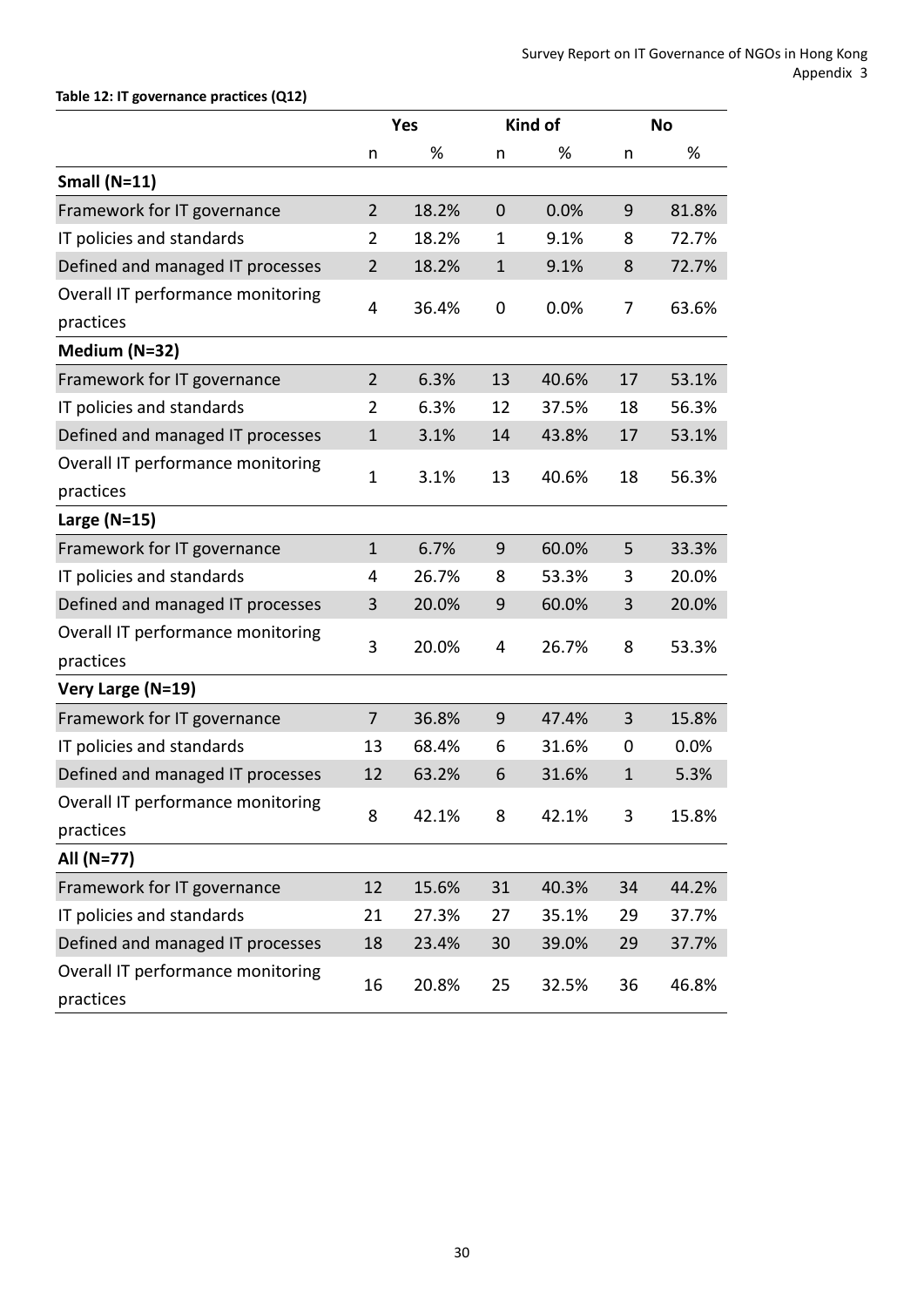# <span id="page-33-0"></span>**Table 13: Objectives of IT governance (Q13)**

<span id="page-33-1"></span>

|                                                                 | <b>Strongly</b> | <b>Agree</b> | <b>Neutral</b> | <b>Disagree</b> |
|-----------------------------------------------------------------|-----------------|--------------|----------------|-----------------|
|                                                                 | agree           |              |                |                 |
|                                                                 | %               | %            | $\%$           | $\%$            |
| Small $(N=11)$                                                  |                 |              |                |                 |
| Managing IT risks and avoiding negative incidents               | 18.2            | 54.5         | 27.3           | 0.0             |
| Improving service/ operation efficiency                         | 27.3            | 45.5         | 27.3           | 0.0             |
| Ensuring IT development and innovation are aligned with current | 18.2            | 36.4         | 45.5           | 0.0             |
| organization's needs                                            |                 |              |                |                 |
| Complying with the sector and/ or governmental regulations      | 18.2            | 45.5         | 27.3           | 9.1             |
| Medium (N=32)                                                   |                 |              |                |                 |
| Managing IT risks and avoiding negative incidents               | 18.8            | 59.4         | 21.9           | 0.0             |
| Improving service/ operation efficiency                         | 34.4            | 56.3         | 9.4            | 0.0             |
| Ensuring IT development and innovation are aligned with current |                 | 71.9         | 12.5           |                 |
| organization's needs                                            | 15.6            |              |                | 0.0             |
| Complying with the sector and/ or governmental regulations      | 15.6            | 68.8         | 12.5           | 3.1             |
| Large $(N=15)$                                                  |                 |              |                |                 |
| Managing IT risks and avoiding negative incidents               | 33.3            | 66.7         | 0.0            | 0.0             |
| Improving service/ operation efficiency                         | 33.3            | 60.0         | 6.7            | 0.0             |
| Ensuring IT development and innovation are aligned with current | 26.7            | 60.0         |                |                 |
| organization's needs                                            |                 |              | 13.3           | 0.0             |
| Complying with the sector and/ or governmental regulations      | 20.0            | 60.0         | 20.0           | 0.0             |
| Very Large (N=19)                                               |                 |              |                |                 |
| Managing IT risks and avoiding negative incidents               | 47.4            | 52.6         | 0.0            | 0.0             |
| Improving service/ operation efficiency                         | 36.8            | 52.6         | 10.5           | 0.0             |
| Ensuring IT development and innovation are aligned with current |                 |              |                |                 |
| organization's needs                                            | 36.8            | 47.4         | 15.8           | 0.0             |
| Complying with the sector and/ or governmental regulations      | 47.4            | 52.6         | 0.0            | 0.0             |
| All (N=77)                                                      |                 |              |                |                 |
| Managing IT risks and avoiding negative incidents               | 28.6            | 58.4         | 13.0           | 0.0             |
| Improving service/ operation efficiency                         | 33.8            | 54.5         | 11.7           | 0.0             |
| Ensuring IT development and innovation are aligned with current |                 |              |                |                 |
| organization's needs                                            | 23.4            | 58.4         | 18.2           | 0.0             |
| Complying with the sector and/ or governmental regulations      | 24.7            | 59.7         | 13.0           | 2.6             |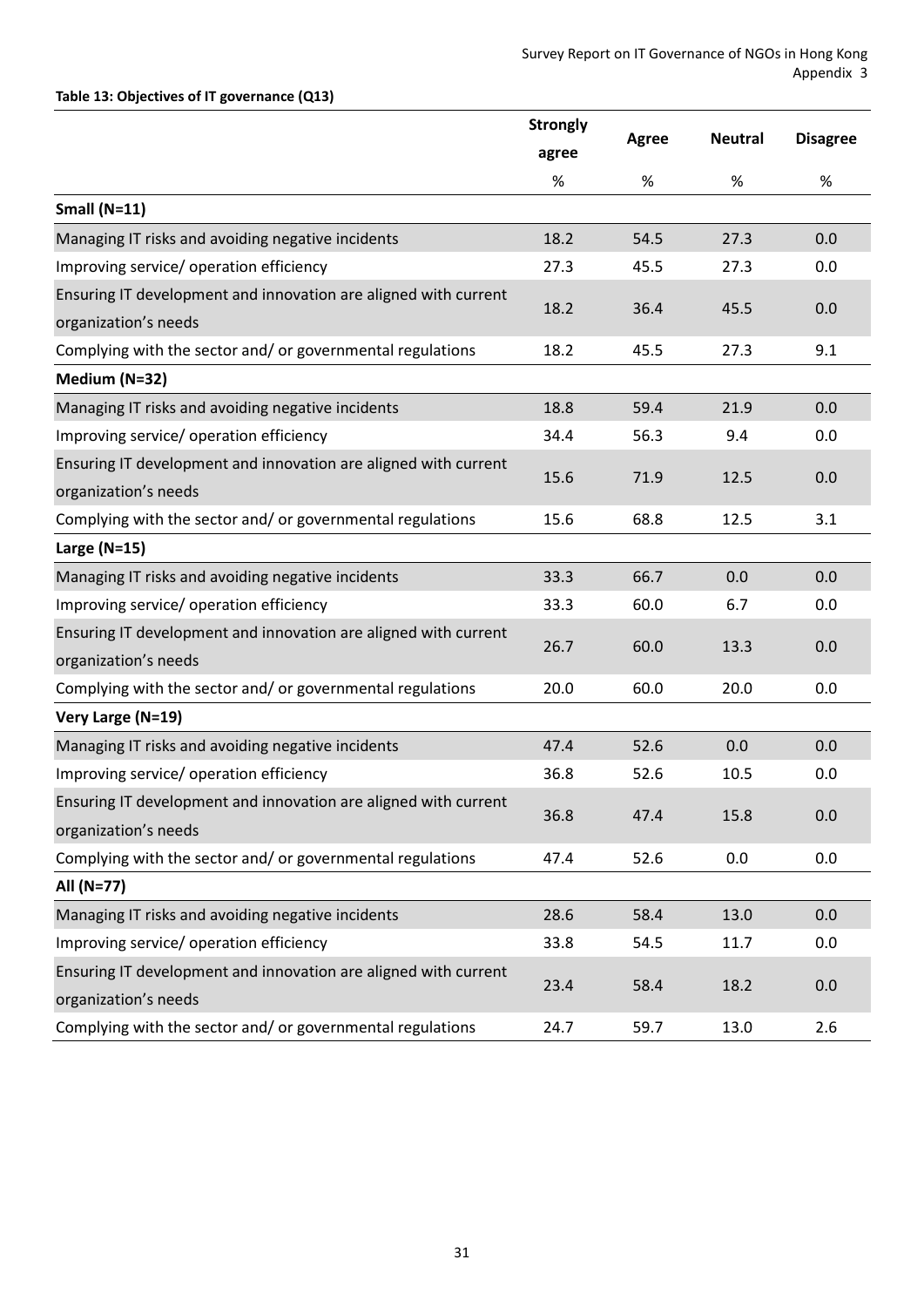# **Table 14: Assessment of IT performance (Q14)**

|                                                                      | <b>Strongly</b> |       |                |                 | <b>Strongly</b> |
|----------------------------------------------------------------------|-----------------|-------|----------------|-----------------|-----------------|
|                                                                      | agree           | Agree | <b>Neutral</b> | <b>Disagree</b> | disagree        |
|                                                                      | $\%$            | $\%$  | %              | $\%$            | $\%$            |
| Small $(N=11)$                                                       |                 |       |                |                 |                 |
| Have the technology (hardware and software) to do our day-to-day     | 9.1             | 63.6  | 27.3           | 0.0             | 0.0             |
| work effectively.                                                    |                 |       |                |                 |                 |
| Have enough skilled staff to support technology functions/ needs.    | 9.1             | 36.4  | 27.3           | 27.3            | 0.0             |
| Have enough IT training to all staff for their day-to-day work.      | 9.1             | 0.0   | 54.5           | 27.3            | 9.1             |
| Effective use of technology for our programmatic work/ our services. | 9.1             | 27.3  | 54.5           | 9.1             | 0.0             |
| Effective use of technology for our fundraising/ development work.   | 9.1             | 27.3  | 36.4           | 27.3            | 0.0             |
| Effective use of technology for our marketing/ communications work.  | 9.1             | 45.5  | 45.5           | 0.0             | 0.0             |
| Medium (N=32)                                                        |                 |       |                |                 |                 |
| Have the technology (hardware and software) to do our day-to-day     | 18.8            | 46.9  | 18.8           | 15.6            | 0.0             |
| work effectively.                                                    |                 |       |                |                 |                 |
| Have enough skilled staff to support technology functions/ needs.    | 3.1             | 40.6  | 15.6           | 25.0            | 15.6            |
| Have enough IT training to all staff for their day-to-day work.      | 9.4             | 21.9  | 31.3           | 21.9            | 15.6            |
| Effective use of technology for our programmatic work/ our services. | 18.8            | 37.5  | 21.9           | 21.9            | 0.0             |
| Effective use of technology for our fundraising/ development work.   | 15.6            | 28.1  | 34.4           | 15.6            | 6.3             |
| Effective use of technology for our marketing/communications work.   | 15.6            | 25.0  | 37.5           | 18.8            | 3.1             |
| Large $(N=15)$                                                       |                 |       |                |                 |                 |
| Have the technology (hardware and software) to do our day-to-day     | 13.3            | 60.0  | 20.0           | 6.7             | 0.0             |
| work effectively.                                                    |                 |       |                |                 |                 |
| Have enough skilled staff to support technology functions/ needs.    | 13.3            | 46.7  | 20.0           | 20.0            | 0.0             |
| Have enough IT training to all staff for their day-to-day work.      | 6.7             | 46.7  | 20.0           | 26.7            | 0.0             |
| Effective use of technology for our programmatic work/our services.  | 13.3            | 46.7  | 26.7           | 13.3            | 0.0             |
| Effective use of technology for our fundraising/ development work.   | 13.3            | 33.3  | 33.3           | 13.3            | 6.7             |
| Effective use of technology for our marketing/communications work.   | 6.7             | 53.3  | 20.0           | 13.3            | 6.7             |
| Very Large (N=19)                                                    |                 |       |                |                 |                 |
| Have the technology (hardware and software) to do our day-to-day     | 15.8            | 68.4  | 15.8           | 0.0             | 0.0             |
| work effectively.                                                    |                 |       |                |                 |                 |
| Have enough skilled staff to support technology functions/ needs.    | 5.3             | 31.6  | 52.6           | 10.5            | 0.0             |
| Have enough IT training to all staff for their day-to-day work.      | 5.3             | 15.8  | 73.7           | 5.3             | 0.0             |
| Effective use of technology for our programmatic work/our services.  | 0.0             | 42.1  | 52.6           | 5.3             | 0.0             |
| Effective use of technology for our fundraising/ development work.   | 5.3             | 26.3  | 57.9           | 5.3             | 5.3             |
| Effective use of technology for our marketing/communications work.   | 0.0             | 31.6  | 63.2           | 5.3             | 0.0             |
| All (N=77)                                                           |                 |       |                |                 |                 |
| Have the technology (hardware and software) to do our day-to-day     | 15.6            | 57.1  | 19.5           | 7.8             | 0.0             |
| work effectively                                                     |                 |       |                |                 |                 |
| Have enough skilled staff to support technology functions/ needs     | 6.5             | 39.0  | 27.3           | 20.8            | 6.5             |
| Have enough IT training to all staff for their day-to-day work       | 7.8             | 22.1  | 42.9           | 19.5            | 7.8             |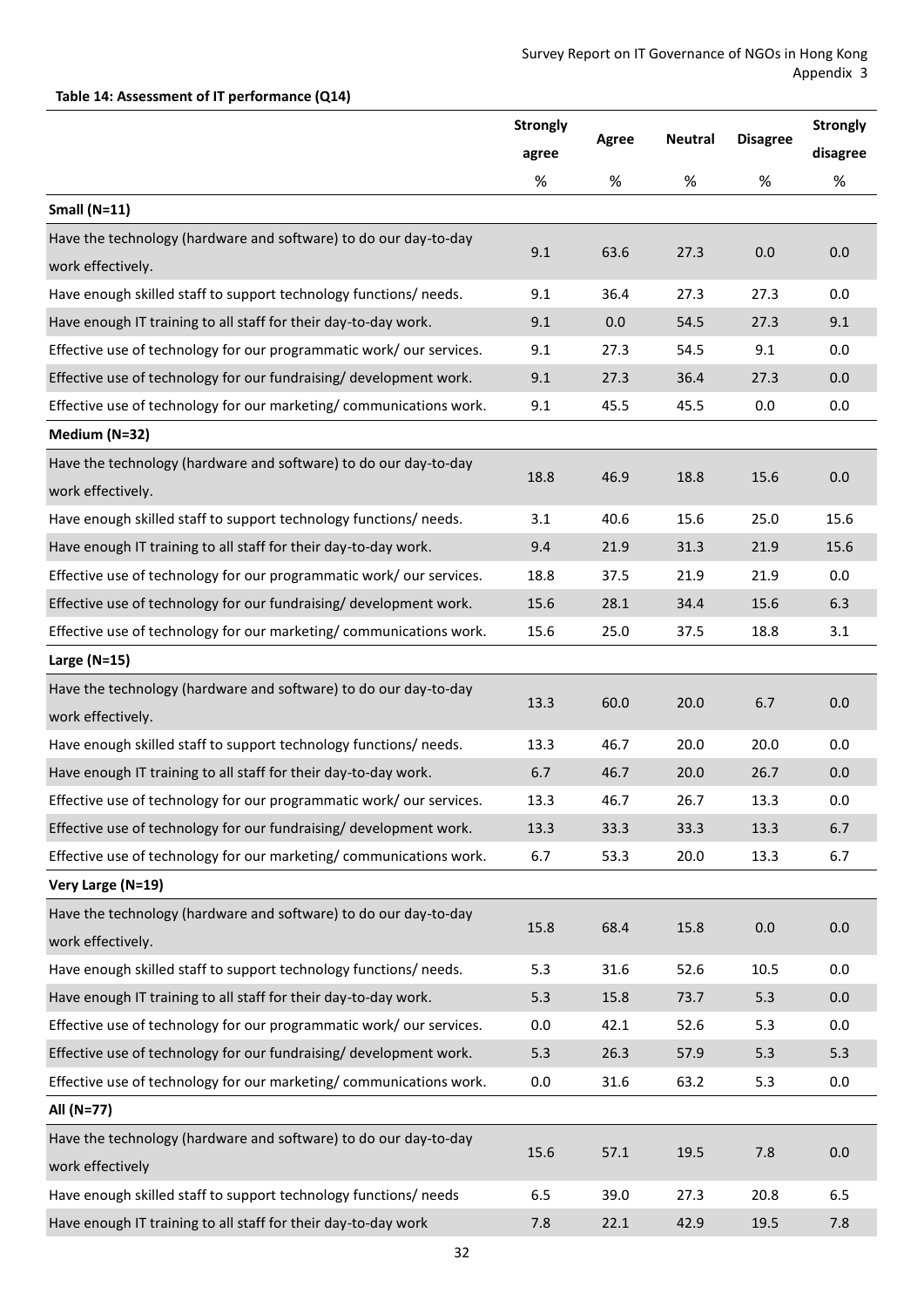|                                                                    | Survey Report on IT Governance of NGOs in Hong Kong<br>Appendix 3 |      |      |      |     |  |  |  |
|--------------------------------------------------------------------|-------------------------------------------------------------------|------|------|------|-----|--|--|--|
| Effective use of technology for our programmatic work/our services | 11.7                                                              | 39.0 | 35.1 | 14.3 | 0.0 |  |  |  |
| Effective use of technology for our fundraising/ development work  | 11.7                                                              | 28.6 | 40.3 | 14.3 | 5.2 |  |  |  |
| Effective use of technology for our marketing/communications work  | 9.1                                                               | 35.1 | 41.6 | 11.7 | 2.6 |  |  |  |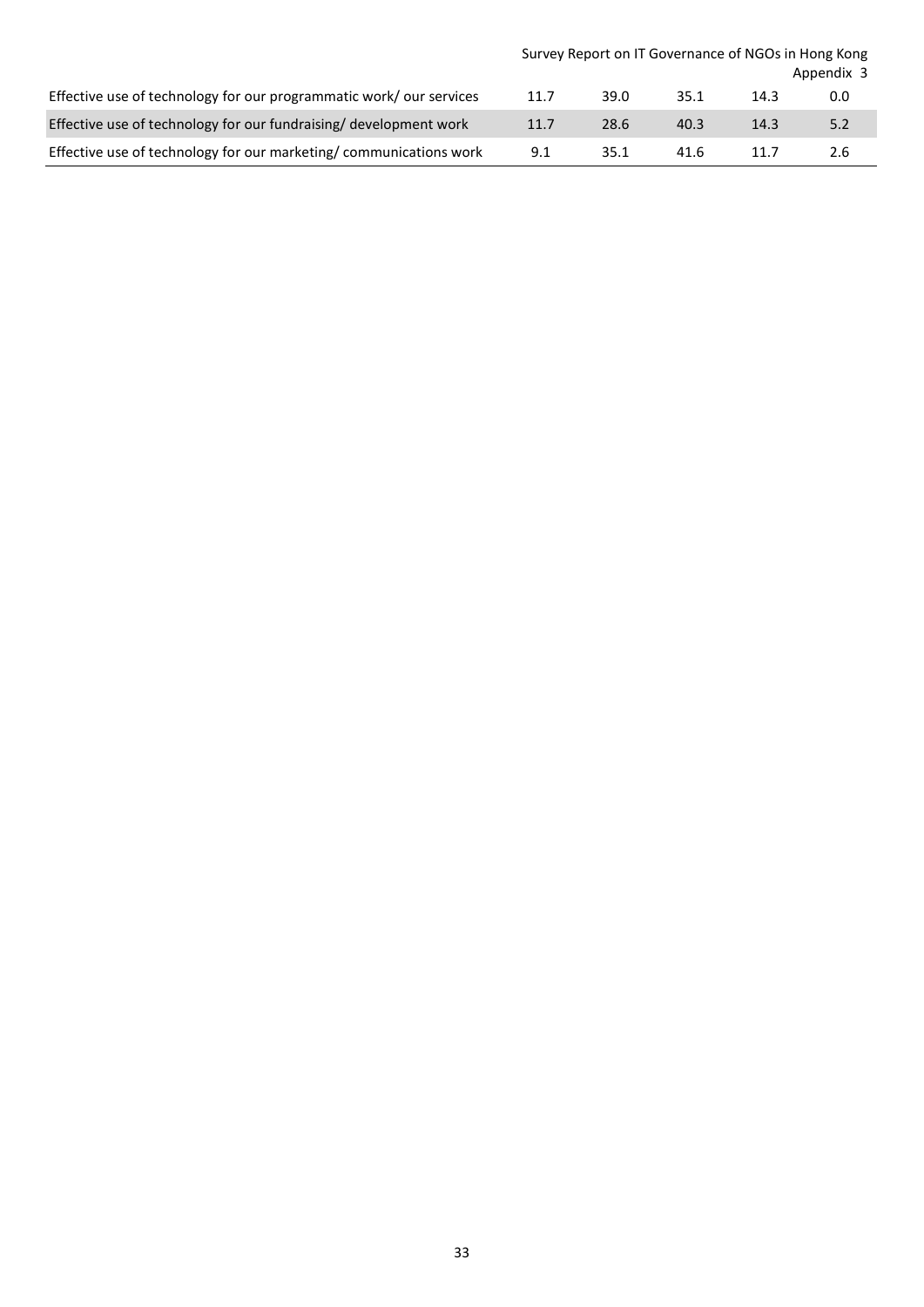# **Technology Practice**

# <span id="page-36-0"></span>**Table 15: Two Most Important Drivers of NGO's IT Initiative (Q15)**

|                                          | All |      | Small          |      | <b>Medium</b> |      | Large          |      | <b>Very Large</b> |      |
|------------------------------------------|-----|------|----------------|------|---------------|------|----------------|------|-------------------|------|
| <b>Drivers</b>                           | n   | %    | n              | %    | n             | %    | n              | ℅    | n                 | ℅    |
| Operational effectiveness/cost reduction | 20  | 68.8 | 1              | 72.7 | 7             | 75.0 | $\overline{4}$ | 73.3 | 8                 | 52.6 |
| Data privacy and security concerns       | 4   | 39.0 | $\mathbf{1}$   | 54.5 | 3             | 37.5 | $\Omega$       | 46.7 | 0                 | 26.3 |
| Service needs/end user feedbacks         | 16  | 33.8 | $\overline{2}$ | 18.2 | 3             | 40.6 | 4              | 26.7 | 7                 | 36.8 |
| NGO's strategic direction                | 53  | 26.0 | 8              | 9.1  | 24            | 21.9 | 11             | 26.7 | 10                | 42.1 |
| Service innovation                       | 30  | 20.8 | 6              | 18.2 | 12            | 9.4  | $\overline{7}$ | 26.7 | 5.                | 36.8 |
| Recent technological trends              | 26  | 5.2  | $\mathcal{L}$  | 9.1  | 13            | 9.4  | 4              | 0.0  | 7                 | 0.0  |

#### <span id="page-36-1"></span>**Table 16: Role of IT (Q16)**

|                                    | All |      | Small      |      | Medium         |      | Large           |      | <b>Very Large</b> |      |
|------------------------------------|-----|------|------------|------|----------------|------|-----------------|------|-------------------|------|
| <b>Roles</b>                       | n.  | %    | n          | %    | n.             | %    | n               | %    | n                 | %    |
| Pro-active                         | 11  | 14.5 | $\sqrt{1}$ | 10.0 | 4 <sub>7</sub> | 12.5 | $\sim$ 2 $\sim$ | 13.3 | $\overline{4}$    | 21.1 |
| In between pro-active and reactive | 37  | 48.7 | 3          | 30.0 | 14             | 43.8 | 7               | 46.7 | 13                | 68.4 |
| Reactive                           | 28  | 36.8 | 6          | 60.0 | 14             | 43.8 | -67             | 40.0 | <sup>2</sup>      | 10.5 |

#### <span id="page-36-2"></span>**Table 17: IT initiatives funding sources with weighing (Q17)**

|                                          |            | Small     | <b>Medium</b> | Large     | <b>Very Large</b> |  |
|------------------------------------------|------------|-----------|---------------|-----------|-------------------|--|
|                                          | All (n=73) | (n=8)     | $(n=31)$      | $(n=15)$  | $(n=19)$          |  |
| <b>Funding sources</b>                   | Average %  | Average % | Average %     | Average % | Average %         |  |
| NGO's recurrent expenditure              | 48.7       | 40.7      | 53.0          | 59.4      | 38.3              |  |
| Social Welfare Development Fund          | 27.8       | 18.7      | 20.6          | 30.7      | 39.2              |  |
| Project funding                          | 21.3       | 40.6      | 24.5          | 9.2       | 18.1              |  |
| Others: Donation (fundraising), earnings | 2.2        | 0.0       | 1.9           | 0.8       | 4.4               |  |